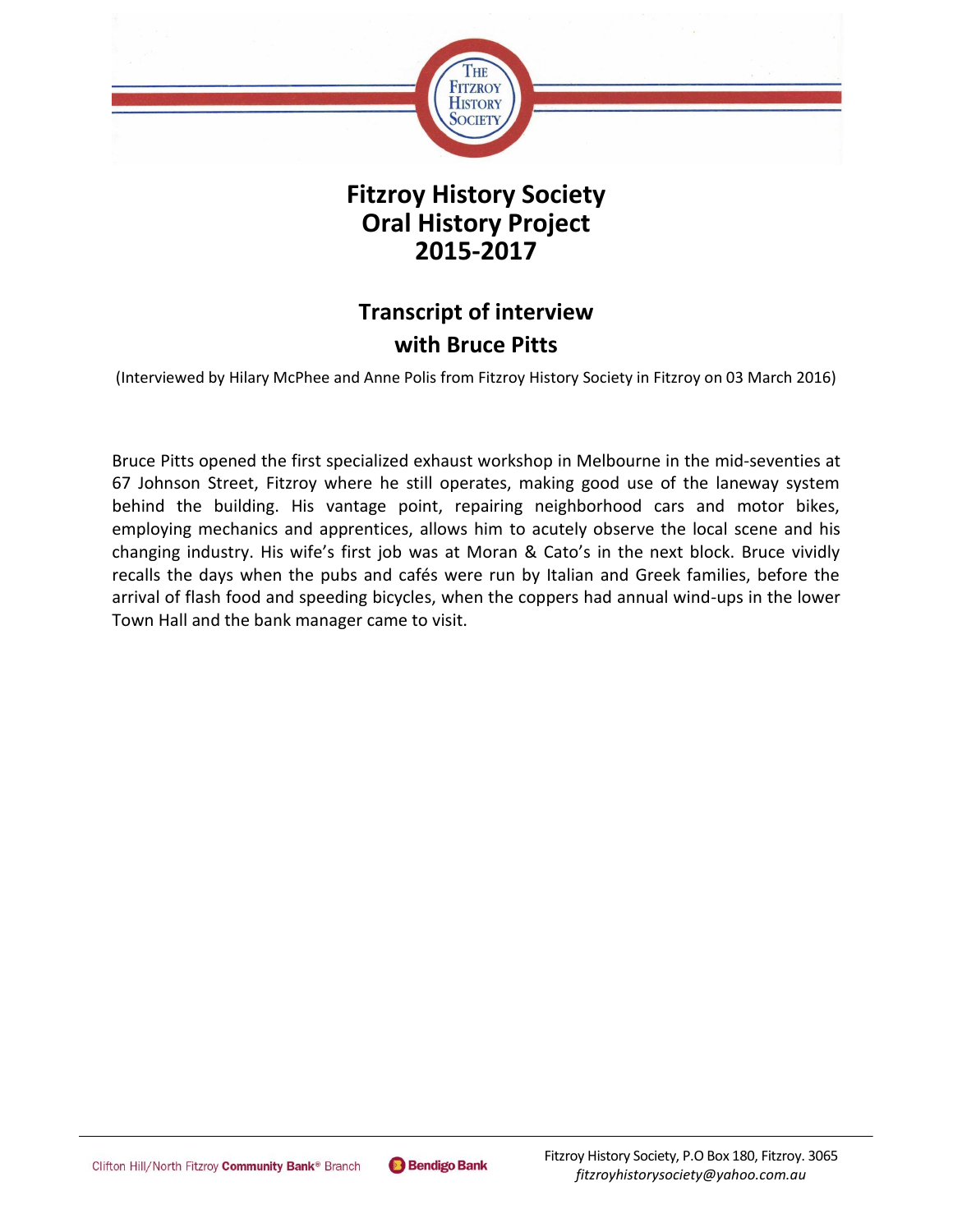

#### **START OF TRANSCRIPT**

Facilitator 1: This is an interview with Bruce Pitts from the Fitzroy Exhaust Centre, at 67 Johnson Street. Both facilitators are long-term residents whose cars are looked after by Bruce.

> Bruce did you live in Fitzroy or work in Fitzroy, that's what I realised I wasn't quite clear on.

- Bruce Pitts: I've worked in Fitzroy, I if you looked at the strict boundaries of Fitzroy I guess I've never lived in Fitzroy. I've lived in Collingwood, Northcote, right on the border on the Merri Creek, Budd Street, Collingwood. I've lived in West Parkville and I've lived in Gatehouse Street, but never in Fitzroy proper.
- Facilitator 1: So how did you come to work in Fitzroy proper? [0:51]
- Bruce Pitts: I took a position in the mid '70s with a tyre company as to develop [a/my] mechanical business in Nicholson Street on the corner of, just opposite the Carlton Gardens. I guess that was, this, the centre of the City and the inner suburban areas were the things I'd been interested, I was interested in. I grew up in the outer suburban areas as they were then, Oakley, Clayton, and as soon as I finished my trade I travelled overseas. I had a good time, a good long time overseas, four to five years and…
- Facilitator 1: Before you started working?

Bruce Pitts: Before I came back to work, before I came and re-joined the workforce in Melbourne. I was looking for something more than what outer suburban Melbourne could offer me then. So as a working and a social environment I needed something a little bit different. So that's, so I found it was great working in Nicholson Street and it sort of gave me a bit of a taste for the inner city. I left Nicholson Street and moved into partnership with a fellow at a service station workshop in Victoria Parade, East Melbourne on the corner of Lansdowne Street which, obviously, right opposite George Street in Fitzroy.

> Of course, used to go for Friday night drinks over to the old Drill Hall at the top of George Street. When the BP, who was the fuel company, who was the franchise or the property, the property owner in Victoria Parade decided to head along the self serve fuel route and determined that we weren't necessarily the ideal people to run that sort of outlet…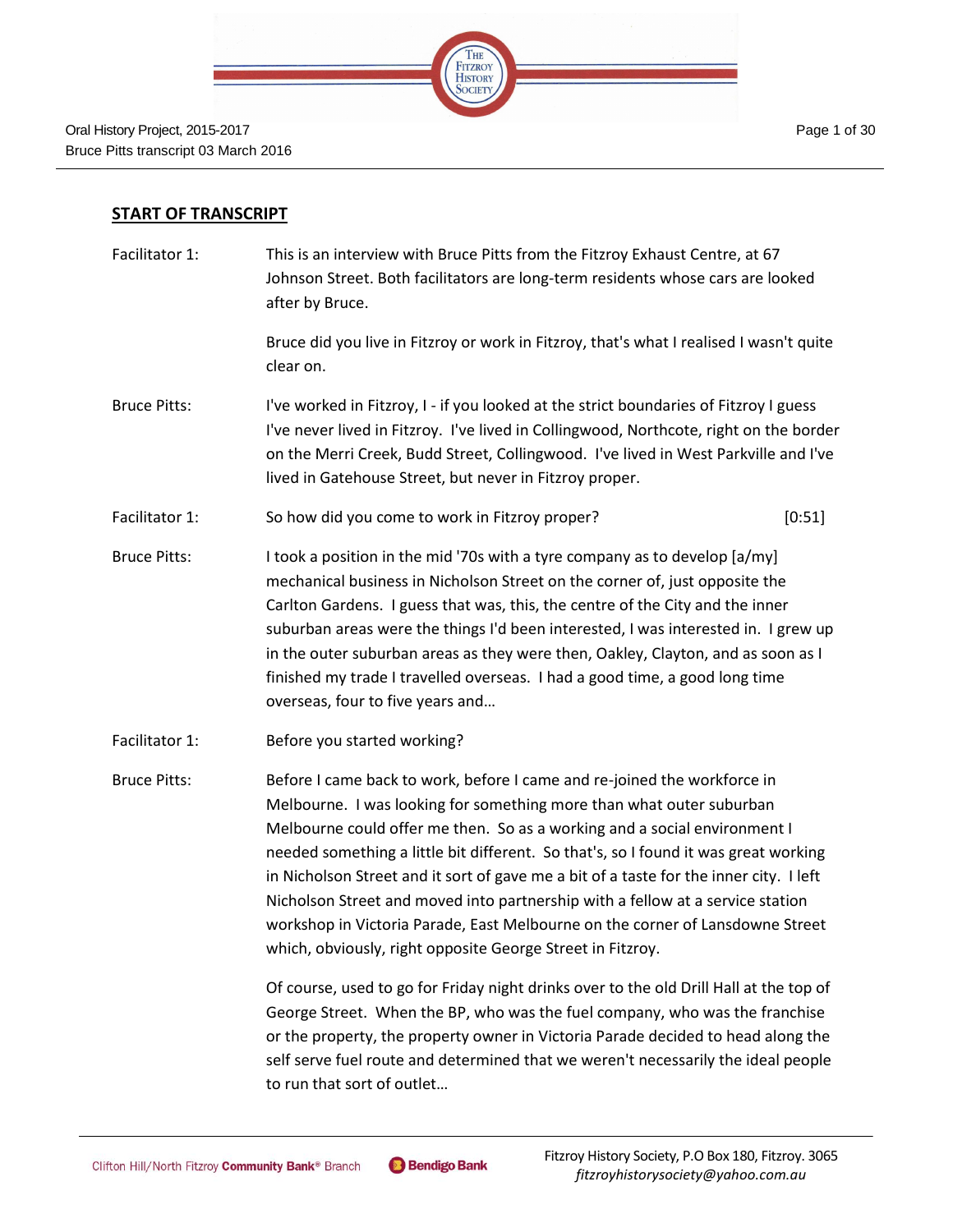

| Facilitator 1:      | Because?                                                                                                                                                                                                                                                                                                                                                                      |
|---------------------|-------------------------------------------------------------------------------------------------------------------------------------------------------------------------------------------------------------------------------------------------------------------------------------------------------------------------------------------------------------------------------|
| <b>Bruce Pitts:</b> | Because of our preference, I guess, for a workshop customer service type<br>environment in that way, and driveway service as opposed to selling Choo Choo<br>Bars and bubble gum and sugar drinks, yeah. So that didn't sort of fit our psyche<br>and they let us know pretty quickly and got rid of us.<br>[3:24]                                                            |
|                     | So while this was happening we were looking for something alternative to do and<br>we found an overseas, a franchisor who wanted to do some business in Australia.<br>An American/English mob called Midas Corporation.                                                                                                                                                       |
| Facilitator 1:      | When was, we're talking about what, the late '70s?                                                                                                                                                                                                                                                                                                                            |
| <b>Bruce Pitts:</b> | Yeah, we're talking about the middle '70s, 1976-'77 and we investigated that and<br>decided to go with Midas and open the first specialised exhaust workshop in<br>Melbourne as such which was in Johnson Street, Fitzroy.                                                                                                                                                    |
| Facilitator 1:      | Right, where you are now?                                                                                                                                                                                                                                                                                                                                                     |
| <b>Bruce Pitts:</b> | Where we are now, mm.                                                                                                                                                                                                                                                                                                                                                         |
| Facilitator 1:      | Yeah, so you leased the site, how did it work                                                                                                                                                                                                                                                                                                                                 |
| <b>Bruce Pitts:</b> | We do lease the site                                                                                                                                                                                                                                                                                                                                                          |
| Facilitator 1:      | No, how did it work then? Did you, had there been a motor-, had it been a<br>workshop before?                                                                                                                                                                                                                                                                                 |
| <b>Bruce Pitts:</b> | Yes, well traditionally that site had been used for automotive repair and spare<br>parts and things like that. It was a service station for some time, it was a tyre<br>service, it was a wrecking yard, so it had seen the whole industry go past.                                                                                                                           |
| Facilitator 1:      | Did it occupy the same space it does now between                                                                                                                                                                                                                                                                                                                              |
| <b>Bruce Pitts:</b> | Exactly the same, exactly the same space. But a fellow Rotson, from Rotson<br>Knitting Mills in Victoria Street obviously got a hold of the property and developed<br>it. He was the one who built the two warehouses, obviously couldn't manage to<br>get a hold of the corner site on Fitzroy Street. So he built the two factories there.<br>With access to the rear lane. |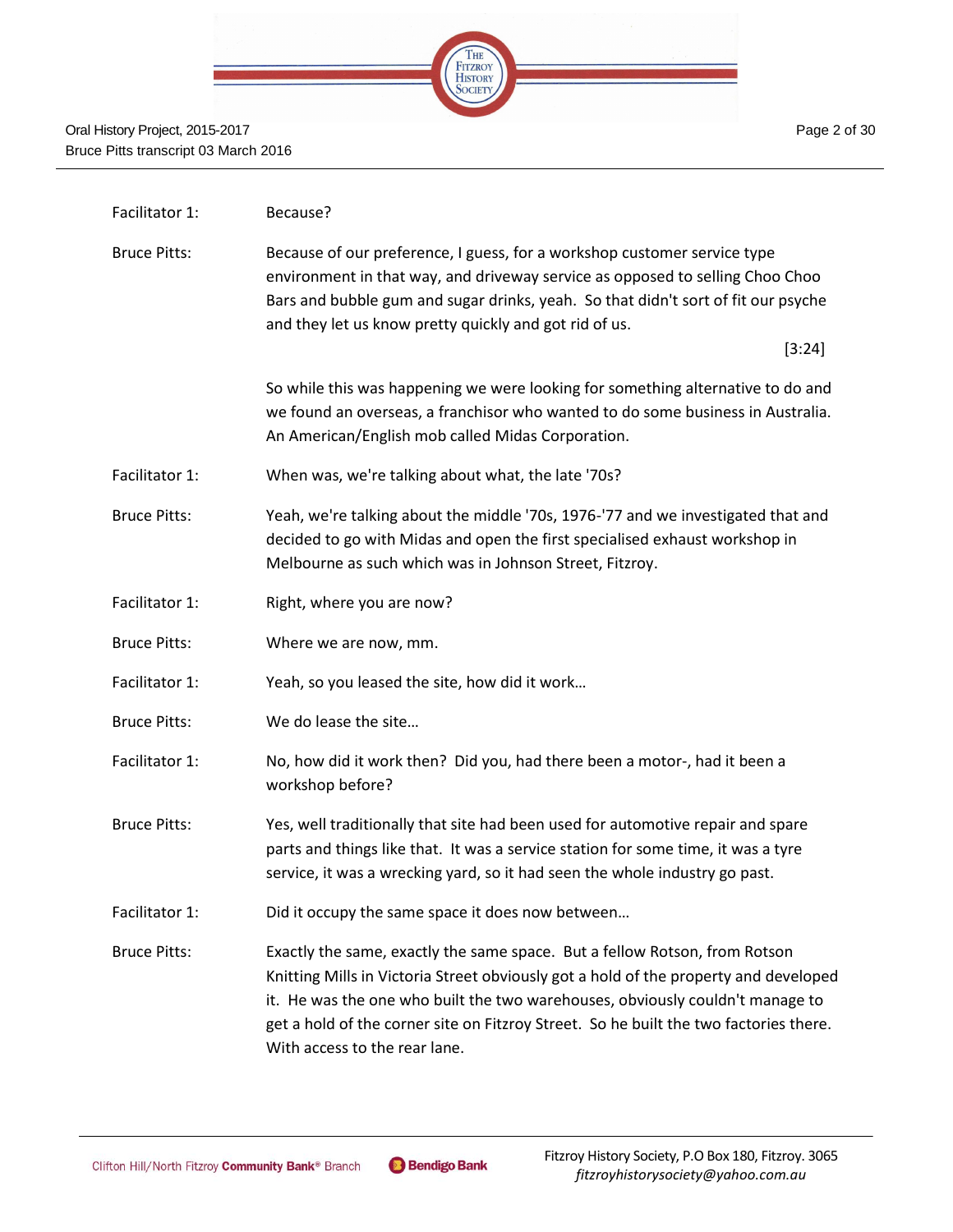

| Facilitator 1:      | Yeah, and with access onto the lane behind which was the secret tohow you<br>work those one way streets with lots of cars.                                                                                                                                                                                                |
|---------------------|---------------------------------------------------------------------------------------------------------------------------------------------------------------------------------------------------------------------------------------------------------------------------------------------------------------------------|
|                     | [5:05]                                                                                                                                                                                                                                                                                                                    |
| <b>Bruce Pitts:</b> | Yes, oh yeah well that's the secret, of course, was to be able to get some sort of<br>vehicle flow through the workshop, otherwise you were just stymied. I mean<br>you'd spend your life backing out onto                                                                                                                |
| Facilitator 1:      | Onto Johnson Street, mm.                                                                                                                                                                                                                                                                                                  |
| <b>Bruce Pitts:</b> | Johnson Street which I try to relieve Ann of doing most of the time. In fact she<br>refuses to do it. She just stands on her digs and says let me out the back.                                                                                                                                                           |
| Facilitator 2:      | That's right, well you've got to take your lead from your customers, Bruce.                                                                                                                                                                                                                                               |
| Facilitator 1:      | That network of one way lanes and streets was very much then as it is now?                                                                                                                                                                                                                                                |
| <b>Bruce Pitts:</b> | Yes, yes. It's great to see that not too many of them have been restricted or built<br>over or sold. I don't know what - the City of Melbourne it was in those days I th-,<br>oh well it was City of Fitzroy, of course.                                                                                                  |
| Facilitator 2:      | Yes, it was.                                                                                                                                                                                                                                                                                                              |
| <b>Bruce Pitts:</b> | But how they administrated it compared to other councils, a lot of other councils<br>sold their laneways.                                                                                                                                                                                                                 |
| Facilitator 1:      | Yes, Maribyrnong certainly did a lot of that I gather, and Collingwood too.                                                                                                                                                                                                                                               |
| <b>Bruce Pitts:</b> | Mm, and it's great to see that Fitzroy didn't and you've still got those, you've still<br>got some sneaky little access backwards and forwards. I found it particularly good<br>when I used to go and attend the MCG on a Saturday afternoon after we'd<br>finished work. It was just a pleasure to pick your way through |
| [Over speaking]     | [6:23]                                                                                                                                                                                                                                                                                                                    |
| <b>Bruce Pitts:</b> | the lanes all the way through to Victoria Paradeand not have to worry about<br>the punters in the street. You might run across the odd SP bookie in the early<br>days, but apart from that there was nothing.                                                                                                             |
| Facilitator 1:      | Yeah, were there SP bookies around you when you opened?                                                                                                                                                                                                                                                                   |
| <b>Bruce Pitts:</b> | Oh yes, yes, yes, yes. Every, well                                                                                                                                                                                                                                                                                        |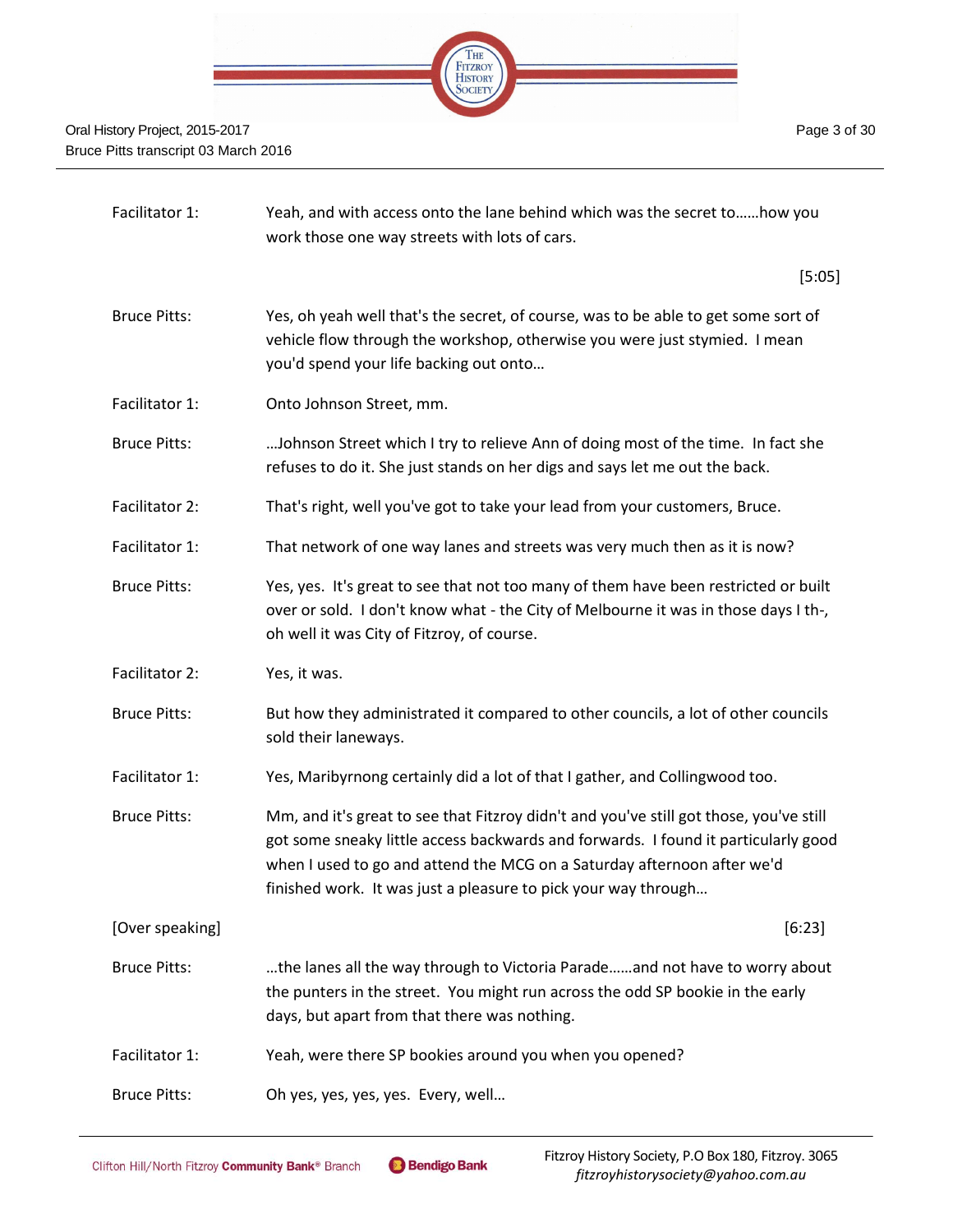

| Facilitator 1:      | Tell us what the neighbourhood was like.                                                                                                                                                                                                                                                                                                                                                                                                                                                                                                                                                                                                         |
|---------------------|--------------------------------------------------------------------------------------------------------------------------------------------------------------------------------------------------------------------------------------------------------------------------------------------------------------------------------------------------------------------------------------------------------------------------------------------------------------------------------------------------------------------------------------------------------------------------------------------------------------------------------------------------|
| <b>Bruce Pitts:</b> | Just about every pub had one, sort of around this area and right through North<br>Melbourne, West Melbourne, South Melbourne, Port Melbourne.                                                                                                                                                                                                                                                                                                                                                                                                                                                                                                    |
| Facilitator 2:      | Were you [a factor] to that when you moved?                                                                                                                                                                                                                                                                                                                                                                                                                                                                                                                                                                                                      |
| <b>Bruce Pitts:</b> | Oh, it was vibrant, yeah it was vibrant. It was exciting, I guess. The 'burbs were as<br>they still are.                                                                                                                                                                                                                                                                                                                                                                                                                                                                                                                                         |
| Facilitator 1:      | Boring, boring.                                                                                                                                                                                                                                                                                                                                                                                                                                                                                                                                                                                                                                  |
| <b>Bruce Pitts:</b> | They weren't totally boring, I mean there were some great sporting clubs, clubs<br>that I'd been involved with that were, it was terrific to revisit and that sort of<br>thing. But just there was always something going on in town. Although I must say<br>that in those days Saturday afternoons and Sundays, even though Johnson Street<br>during the week would carry vastly more traffic than it now carries because there<br>was no Eastern Freeway, on Saturdays and Sundays you could fire a cannon up<br>any of the streets  and you wouldn't hit anybody.                                                                             |
|                     | I mean it was just, I can remember when I was in Nicholson Street in Carlton and<br>finishing work on a Sunday and there was a hotel that regularly sold cheap beer<br>down in Wellington Street, called the [7:55]                                                                                                                                                                                                                                                                                                                                                                                                                              |
|                     | Curry Family Hotel. Still exists, and                                                                                                                                                                                                                                                                                                                                                                                                                                                                                                                                                                                                            |
| Facilitator 2:      | It's the [Gem now], is it the Gem? [Unclear].                                                                                                                                                                                                                                                                                                                                                                                                                                                                                                                                                                                                    |
| <b>Bruce Pitts:</b> | Yes, it may well be called the Gem now. But you'd sort of, you'd sort of look at,<br>you'd have a bit of a look at yourself and say oh, yeah I feel reasonably fit and<br>pretty confident today I'll go down to the Curry and buy some beer. So you'd grab<br>the ute and off you'd go down the Curry after work, so one o'clock or one thirty<br>on a Saturday you'd front up at the Curry Family Hotel. Well, fair dinkum, talk<br>walking into a den of thieves. It was daunting, it was daunting, and you were only<br>there to buy beer. I mean it wasn't as if you were there to bust them or, for<br>whatever shenanigans were going on. |
| [Over speaking]     |                                                                                                                                                                                                                                                                                                                                                                                                                                                                                                                                                                                                                                                  |
| Facilitator 1:      | Because they were all betting? They were all - what were they doing?                                                                                                                                                                                                                                                                                                                                                                                                                                                                                                                                                                             |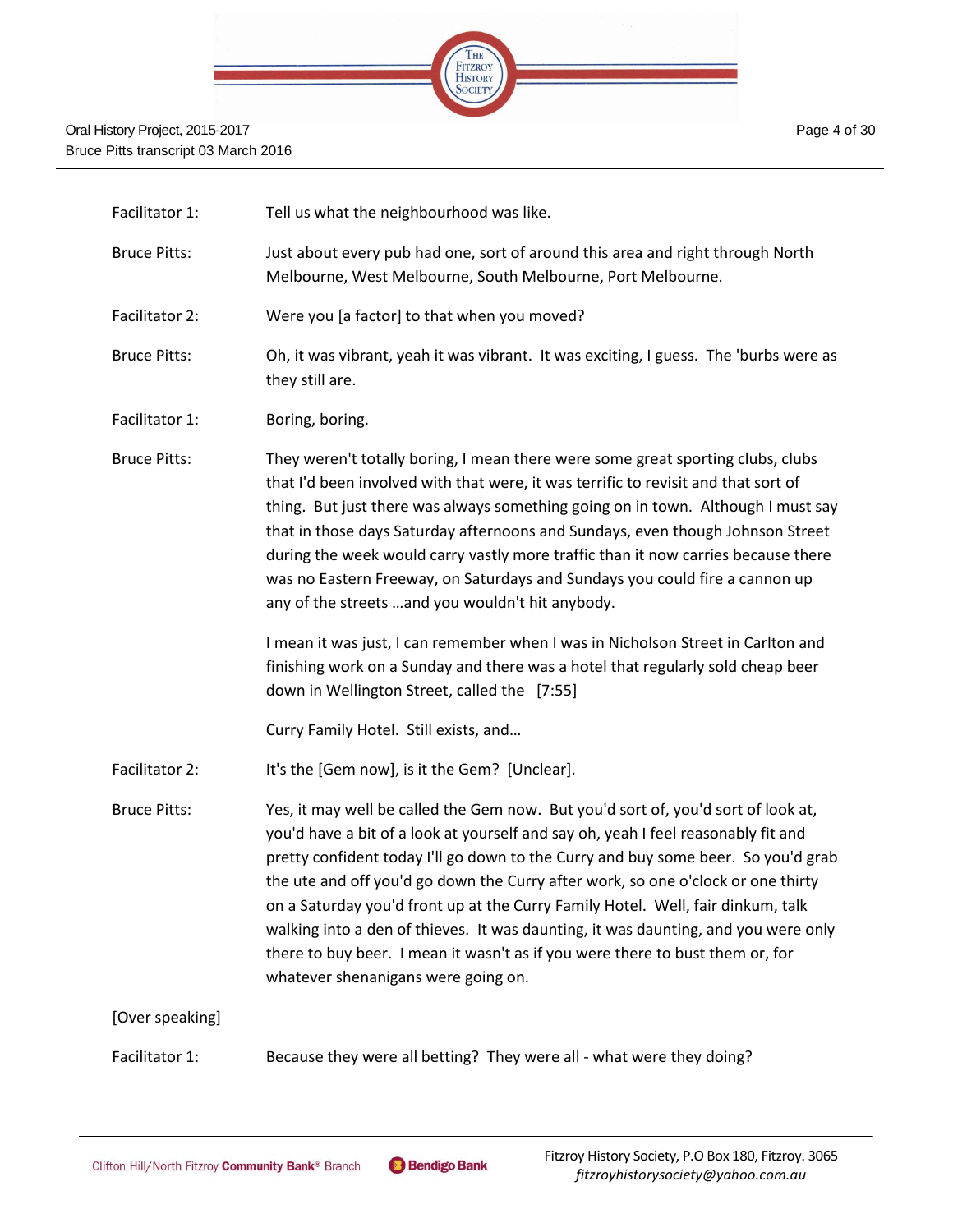

| <b>Bruce Pitts:</b> | Oh, they were just betting and they were locals and they were very protective of<br>their own little environment. That was theirs, that was their pub.                                                                                                                                                                                                                                                                                                                                                                                                                                                                                                                                                                                                                                                                                                                                        |
|---------------------|-----------------------------------------------------------------------------------------------------------------------------------------------------------------------------------------------------------------------------------------------------------------------------------------------------------------------------------------------------------------------------------------------------------------------------------------------------------------------------------------------------------------------------------------------------------------------------------------------------------------------------------------------------------------------------------------------------------------------------------------------------------------------------------------------------------------------------------------------------------------------------------------------|
| [Over speaking]     |                                                                                                                                                                                                                                                                                                                                                                                                                                                                                                                                                                                                                                                                                                                                                                                                                                                                                               |
| Facilitator 2:      | Gertrude Street pubs were a bit like that too, weren't they?                                                                                                                                                                                                                                                                                                                                                                                                                                                                                                                                                                                                                                                                                                                                                                                                                                  |
| <b>Bruce Pitts:</b> | Oh, very much so. All the                                                                                                                                                                                                                                                                                                                                                                                                                                                                                                                                                                                                                                                                                                                                                                                                                                                                     |
| Facilitator 2:      | All the locals pulsating.                                                                                                                                                                                                                                                                                                                                                                                                                                                                                                                                                                                                                                                                                                                                                                                                                                                                     |
| <b>Bruce Pitts:</b> | Oh, what are these people doing in our pub? Even though the owners or the<br>publicans or whatever, where they got their beer from, God knows, but it was a<br>damn sight cheaper than anywhere else. So you'd go down there and you'd load<br>up with cheap beer and                                                                                                                                                                                                                                                                                                                                                                                                                                                                                                                                                                                                                         |
| [Over speaking]     | [9:09]                                                                                                                                                                                                                                                                                                                                                                                                                                                                                                                                                                                                                                                                                                                                                                                                                                                                                        |
|                     | Oh yes, oh yes. You could, yeah there was cheap beer about. Of course those<br>days we used to buy large bottles, 750ml bottles, yeah.                                                                                                                                                                                                                                                                                                                                                                                                                                                                                                                                                                                                                                                                                                                                                        |
|                     | Yeah, so all the pubs were very much the same, all the Fitzroy pubs too.                                                                                                                                                                                                                                                                                                                                                                                                                                                                                                                                                                                                                                                                                                                                                                                                                      |
| Facilitator 1:      | Yeah, and cafés? Were there many cafés in that [bit of] Johnson Street? No.                                                                                                                                                                                                                                                                                                                                                                                                                                                                                                                                                                                                                                                                                                                                                                                                                   |
| <b>Bruce Pitts:</b> | No, there were a couple of Italian cafés.  I remember one, the taxi drivers always<br>used to go to a café over in Rathdowne Street just down from the Lemon Tree<br>Hotel. There was a - I can't remember the name - [Cisero's] or [Chichio's] or -<br>and all it was Laminex, blue and white Laminex and hard tables and Laminex<br>chairs. But they would make the best crispy bread roll, pastrami, sandwiches that<br>you could get in a month of Sundays. There was also a terrific little fellow - I'm<br>just trying to think - on the corner of Bell Street, right opposite where I was with<br>Ensign Tyres and Phil still walks backwards and forwards up Johnson Street here.<br>But [Phillip] was his name and now, if I said he was Greek I'd probably be right, but<br>Phil used to do the same thing. He used to knock up these scrumptious bloody<br>lunches out of nothing. |
| Facilitator 2:      | What about Chinese?                                                                                                                                                                                                                                                                                                                                                                                                                                                                                                                                                                                                                                                                                                                                                                                                                                                                           |
| <b>Bruce Pitts:</b> | No, I can't remember one, Ann, really.                                                                                                                                                                                                                                                                                                                                                                                                                                                                                                                                                                                                                                                                                                                                                                                                                                                        |
| [Over speaking]     |                                                                                                                                                                                                                                                                                                                                                                                                                                                                                                                                                                                                                                                                                                                                                                                                                                                                                               |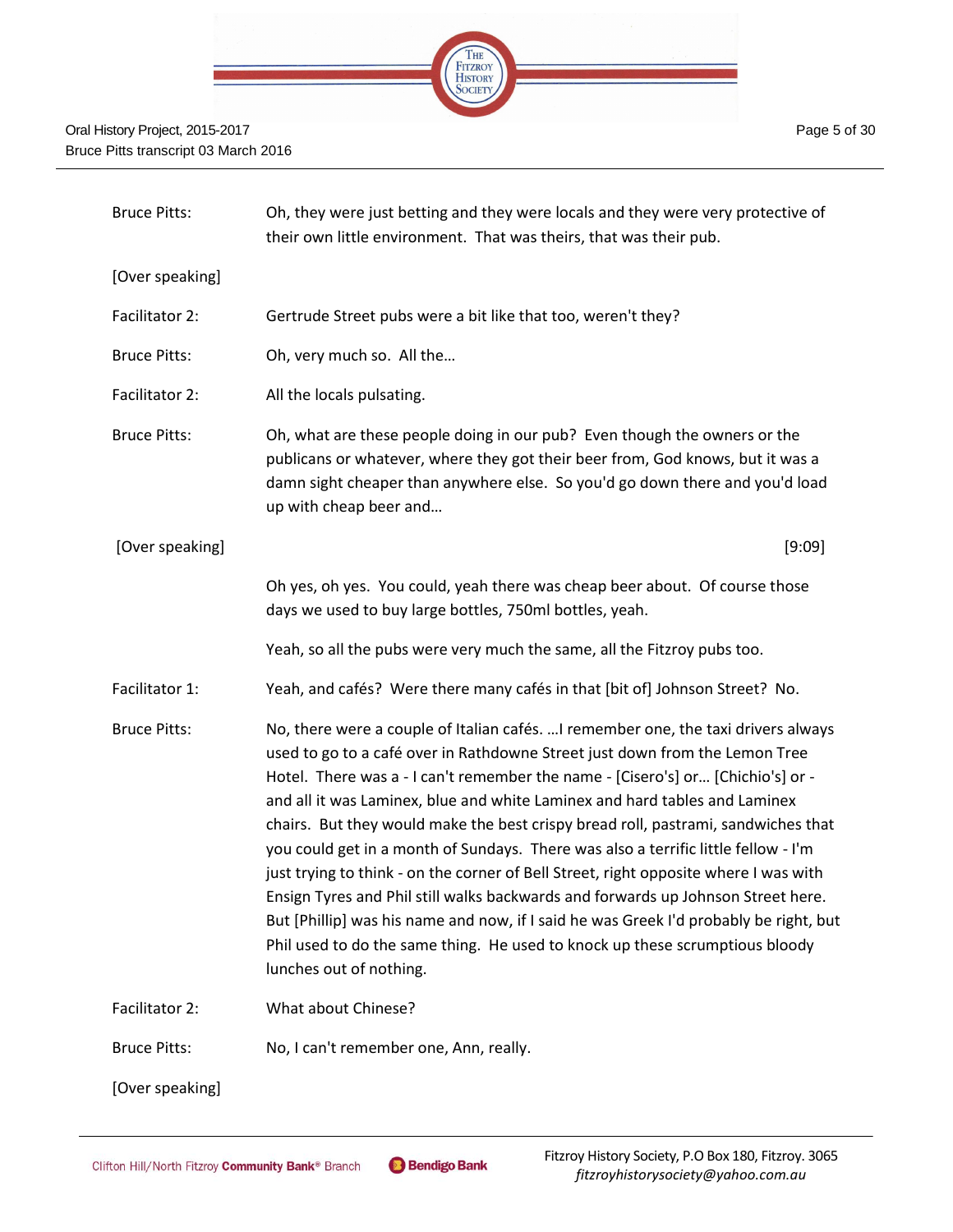

Facilitator 1: I don't think there were Chinese in Fitzroy. Bruce Pitts: No, no, not… [10:35] Facilitator 1: No, there were a Chinese family living over here in this house opposite me... but they were working in the City, Little Bourke, that stuff. I don't think there were Chinese…? [Over speaking] Bruce Pitts: Yeah, I can't really recall, I can't really recall Chinese. Facilitator 1: Yeah, no Italian and Greek... Bruce Pitts: I can certainly recall Spanish, there was a bit of Spanish happening. There was always Casa Iberica and there was little Belinda who had the Costa Brava… in Johnson Street. Facilitator 2: …they'd cook garlic. Out of all the rest of the food there was still garlic… they'd serve up, a lot of garlic. Bruce Pitts: Oh, yeah.… Oh, fantastic. Facilitator 1: So Casa Iberica... was there then, in the '70s, wasn't it? Bruce Pitts: I reckon it was. It was great.... Then they got - Alice, Alice and her husband, and Alice used to run the shop and her husband did initially and I think when they got a little bit bigger and became providores rather than just shopkeepers… [11:28] …I think he got a, he got a factory or a warehouse over West Melbourne someway and that's where he cured his… Facilitator 1: That's right, his hams and, yeah. Bruce Pitts: …hams and did all that sort of thing. But Alice, they ran a very, very successful business there for many years and it's still, it's still running. A Portuguese South African guy.… Yeah, Paul. He's been there, time flies, but maybe eight years, five or eight years now.

Page 6 of 30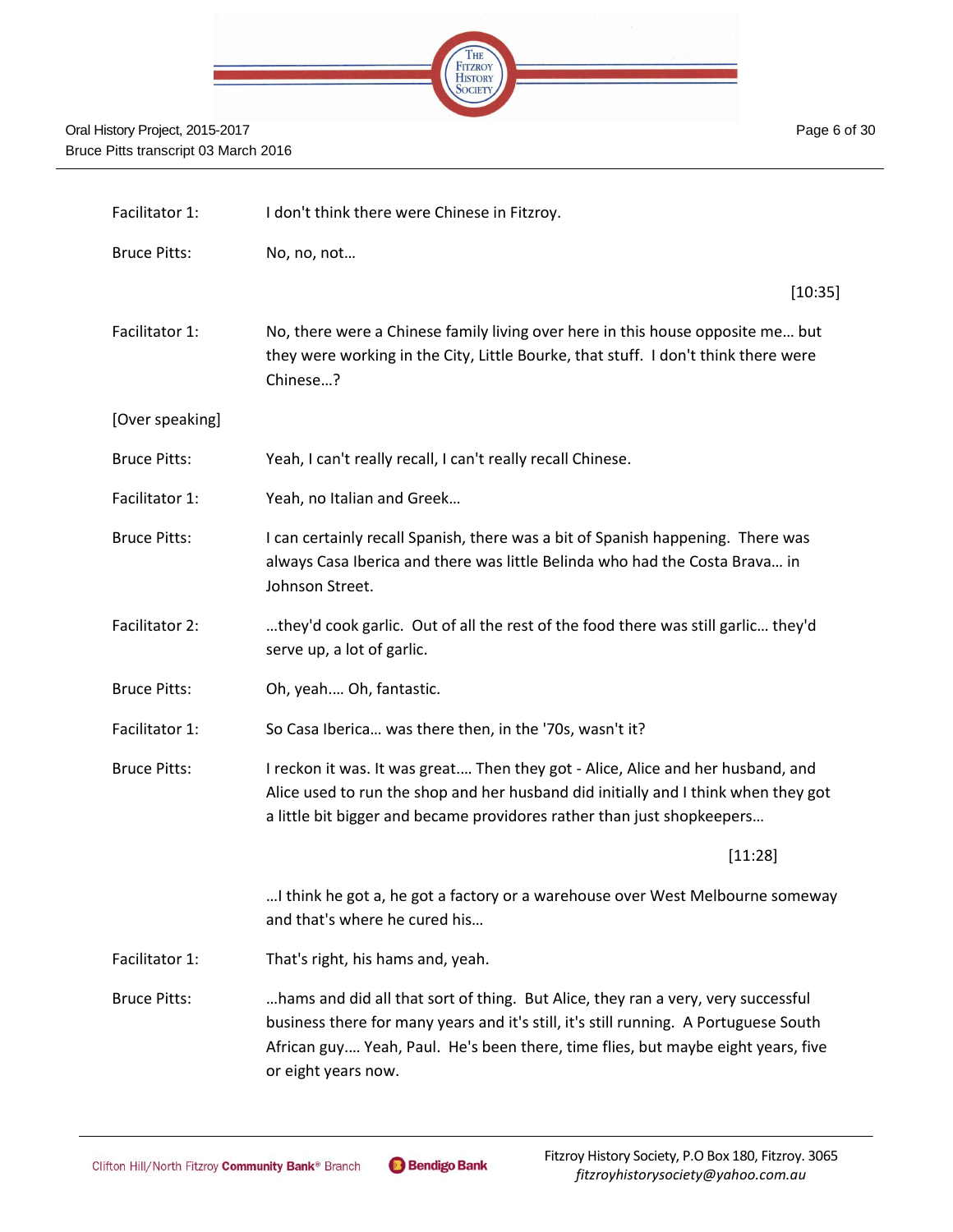

- Facilitator 1: Mm. So, when you moved in there were a whole lot of people who had been there for a long time? Or were you at the beginning of a whole lot of stuff that was happening in that end of…
- Bruce Pitts: I think it was probably the start of a bit of a renaissance of the area.
- Facilitator 1: Because there weren't gyms and things, were there, in those days.
- Bruce Pitts: Oh yeah, like I'm damn sure Hunt's Gym was there.
- Facilitator 2: But it was squash, it was squash though.
- Bruce Pitts: Oh yes, Hunt's Squash Centre, named after the push up champion of World of Sport in those days. We used to - oh yes, Hunt's Gym.
- Facilitator 1: Did you go there?
- Bruce Pitts: Of course, we used to go oh, yeah. We went up to play squash. We didn't go up to muck around with weights and all that sort of thing, we worked hard enough not to have to worry about that. But oh no, we used to go up to have a game of squash just as an excuse for a beer as much as anything else.
- Facilitator 1: What do you mean for a you couldn't get beer in the gym.
- Bruce Pitts: Oh no, but it was an…

[12:50]

Well it was a, you felt you deserved a beer, you felt you deserved a beer. So…

- Facilitator 1: Of course, and who's we, when you say we went up to the gym?
- Bruce Pitts: Oh look, I had staff, staff and sometimes friends. Friends used to come in, I used to meet the friends in town. We used to, our local really, unfortunately, wasn't Fitzroy, our local was the International Hotel at the corner of La Trobe and Exhibition Streets which is since, I think it's Australia Post now, big Australia Post building.… We used to meet there, but young, all young blokes, mid-20s, late-20s, that sort of thing. When Hunts decided to build a spa and sauna up there and decided to have it mixed… as opposed to ladies Tuesdays and Thursdays. When they decided to have it mixed Saturdays and Sundays well of course, God, they were lined up down the street.… Oh, goodness me. Very popular.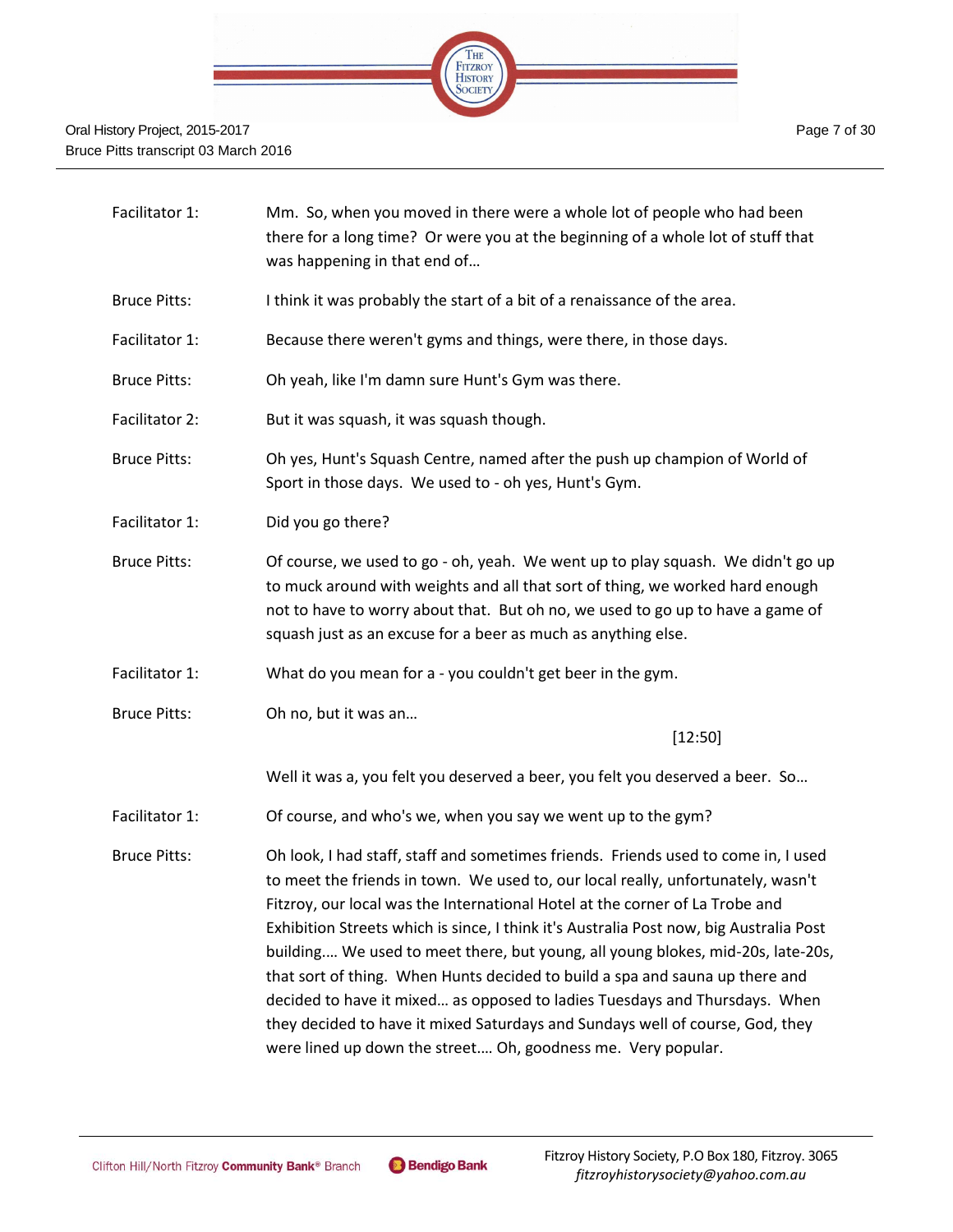

- Facilitator 1: So sleepy old Fitzroy on Saturdays and Sundays there was this amazing stuff... happening in the - tell us about it
- Bruce Pitts: Yes, but apart from that, weekends around the place were very, very quiet in those days. Pubs, if you wanted a bit of action you could always go up to - well, [Alan Rutherman] had the pub on the corner which is the Provincial now. The [Telly] Theatre was still across the road. I was talking to [Lyn] this morning saying oh gees, I've got to go and do that bloody interview, and I was [14:26] talking to Lyn and she worked at Moran & Cato's in the '60s. So she was well aware of it and we were talking about milk bars, how there's no milk bars in Fitzroy anymore.

Well she said where the, she said in the block between Brunswick Street and Victoria Street on Brunswick, between Johnson Street and Victoria Street on Brunswick Street there were two milk bars that she can remember. She could even remember who the owners were but, yeah, she was at Moran & Cato's.… In the '60s, yeah, and then oh, I think Permewan Wright took Moran & Cato's over and then she, they used to downstairs on the ground floor, they used to do all their cheeses. They used to repack all their cheeses and their meats and things like that for sale right through their supermarket chains and so on. Eventually they moved them out to Glen Waverley or somewhere out there, somewhere out there where they all went.… She went too, she went too for a little while.

Facilitator 1: Did you meet her then, is that where you met?

Bruce Pitts: No, no her father was a horse trainer [unclear]…

[Over speaking]

…that's how I met her, yeah. Mm, so the horse has got a lot to answer for. But yeah, so we were talking about it this morning and she can, she's got, yeah she's obviously, came, used to come up by tram, she was only 15 year old or something in those days, it was her first job.

Facilitator 1: Yeah, it was her first job at Moran & Cato's. [15:55]

Bruce Pitts: Yeah, first job.

- Facilitator 2: Yeah, she lived in Fitzroy, or didn't live in Fitzroy?
- Bruce Pitts: No, they were living, yeah Ivanhoe I think they were living in those days. Yeah, that was while dad, yeah her father was still training at Flemington, then he, they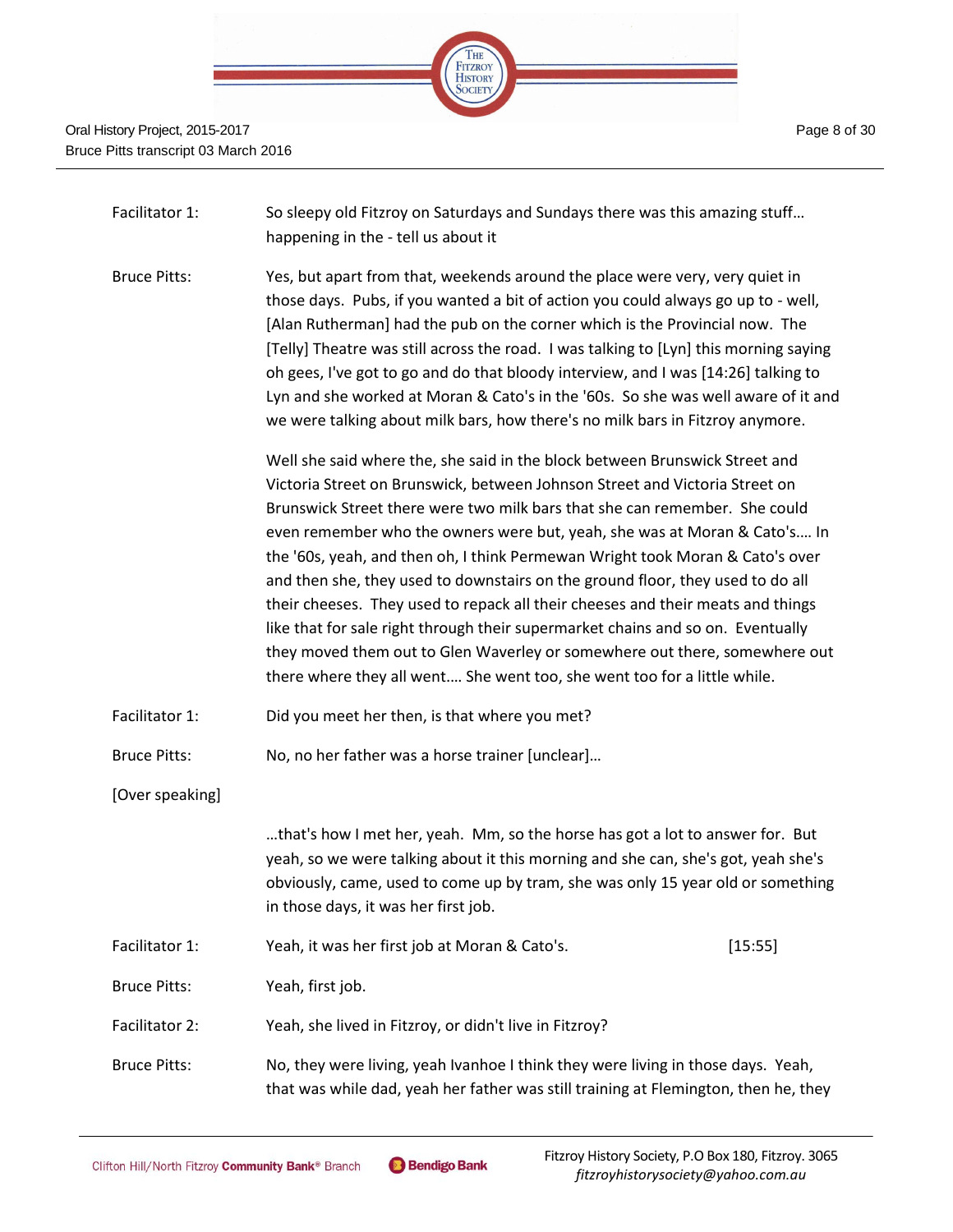

|                     | later moved further out and they got a chicken farm up at Panton Hill when he got<br>10 years for some misdemeanour or something.                                                                                                                                                                                                                                                                                                                                                                                 |
|---------------------|-------------------------------------------------------------------------------------------------------------------------------------------------------------------------------------------------------------------------------------------------------------------------------------------------------------------------------------------------------------------------------------------------------------------------------------------------------------------------------------------------------------------|
| Facilitator 1:      | He got 10 years for some misdemeanour.                                                                                                                                                                                                                                                                                                                                                                                                                                                                            |
| [Over speaking]     |                                                                                                                                                                                                                                                                                                                                                                                                                                                                                                                   |
| Facilitator 2:      | So  talking about misdemeanours, did you have any association with the sort of<br>roughhouse that was Gertrude Street and [unclear] and so forth?                                                                                                                                                                                                                                                                                                                                                                 |
| <b>Bruce Pitts:</b> | Oh yeah, yeah, even when we were in the service station in Victoria Parade and<br>we'd go up and have a few beers at the Drill Hall. I think it was $[2^{nd}$ to $15^{th}]$ Field<br>Artillery  Oh yeah, we used to go up there for a beer on a Friday night there,<br>used to open the bar and we'd have a few beers there. If we didn't go there<br>sometimes we'd wander over to the Rob Roy or the Champ, mainly the Rob Roy,<br>sorry mainly the Champion which was on the north, sorry on the south [17:02] |
|                     | east corner, the Champ. I remember just, I think it would've been the late '70s<br>there were three rough nut builder concreter types who thought they could take<br>the Champion over and tame it and get things under control. They could handle<br>themselves alright, but                                                                                                                                                                                                                                     |
| Facilitator 1:      | Tame it meaning what? Make it fashionable?                                                                                                                                                                                                                                                                                                                                                                                                                                                                        |
| <b>Bruce Pitts:</b> | Yeah, well but yeah make it a little bit more palatable for the general punter as<br>oppo-                                                                                                                                                                                                                                                                                                                                                                                                                        |
| Facilitator 1:      | Who didn't want it tame at all.                                                                                                                                                                                                                                                                                                                                                                                                                                                                                   |
| <b>Bruce Pitts:</b> | Because you could go in and you just, you really had to have your wits about you.<br>You'd cop one from the two bob, from the two bob                                                                                                                                                                                                                                                                                                                                                                             |
| [Over speaking]     |                                                                                                                                                                                                                                                                                                                                                                                                                                                                                                                   |
| <b>Bruce Pitts:</b> | Oh, they'd get full and they'd fight for a beer. They'd fight you at the drop of a<br>hat, half of them.                                                                                                                                                                                                                                                                                                                                                                                                          |
| Facilitator 1:      | This is after six o'clock closing we're talking about, isn't it? Where                                                                                                                                                                                                                                                                                                                                                                                                                                            |
| <b>Bruce Pitts:</b> | Yeah, that was after six o'clock, yeahYeah, early-mid '60s, yeah.                                                                                                                                                                                                                                                                                                                                                                                                                                                 |
| Facilitator 1:      | Yeah, but were they starting to titivate the pubs in Fitzroy by the mid '70s?  Not<br>the Rob Roy and the Champion.                                                                                                                                                                                                                                                                                                                                                                                               |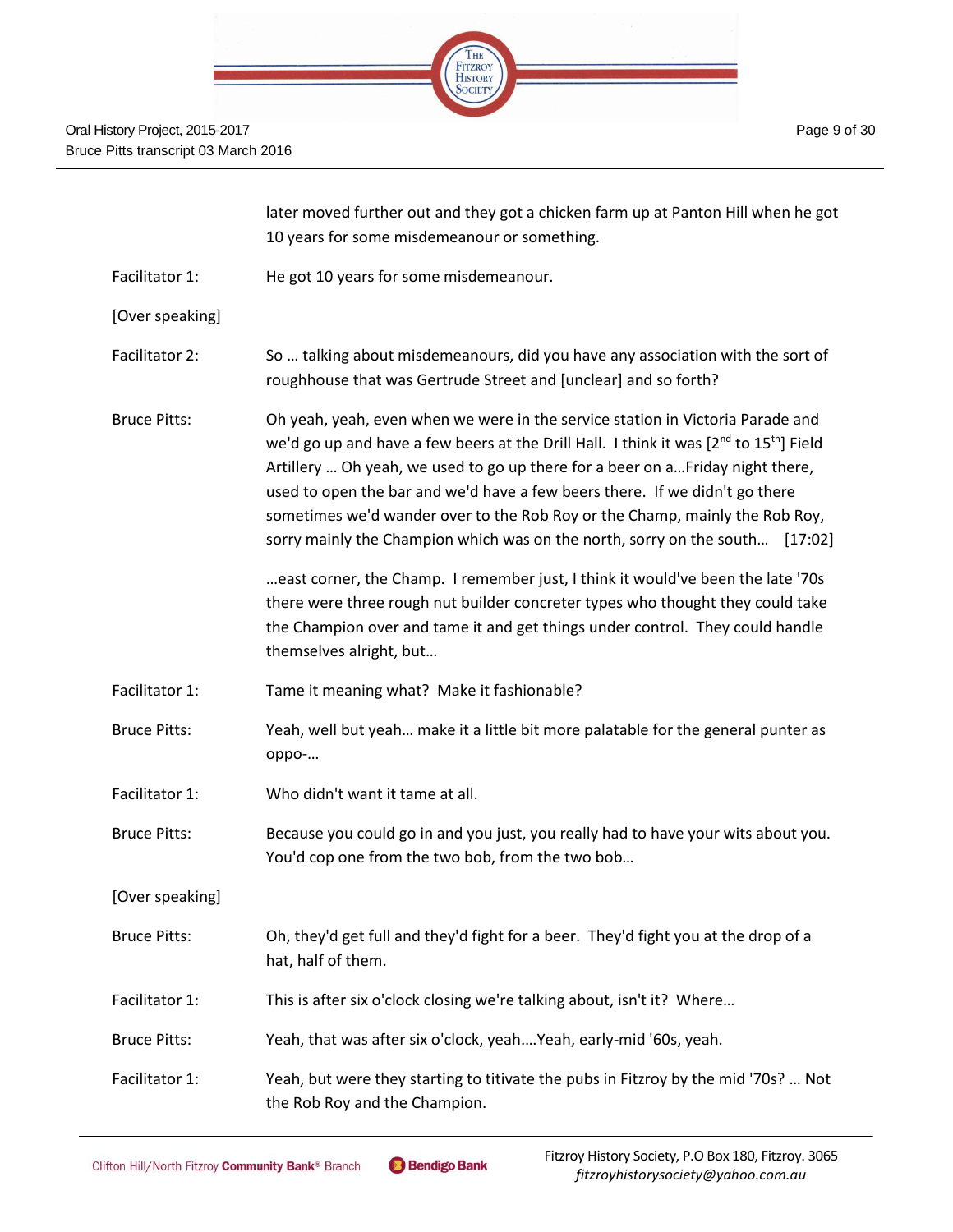

| .,<br>. . |
|-----------|
|-----------|

| <b>Bruce Pitts:</b> | A few, but, no not the Rob Roy and the Champ, no. No that was probably they                                                                                                                                                                                                                                                                                                                                                                                                                                                                                                                                      |
|---------------------|------------------------------------------------------------------------------------------------------------------------------------------------------------------------------------------------------------------------------------------------------------------------------------------------------------------------------------------------------------------------------------------------------------------------------------------------------------------------------------------------------------------------------------------------------------------------------------------------------------------|
| [Over speaking]     |                                                                                                                                                                                                                                                                                                                                                                                                                                                                                                                                                                                                                  |
| <b>Bruce Pitts:</b> | I don't reckon they gentrified them until oh, quite some time after that. I think<br>probably early '80s was the start of it. Pubs like the                                                                                                                                                                                                                                                                                                                                                                                                                                                                      |
| Facilitator 2:      | There was the Royal, you remember the Royal on corner of George and Gertrude.                                                                                                                                                                                                                                                                                                                                                                                                                                                                                                                                    |
| <b>Bruce Pitts:</b> | Yes, yeah I do remember the Royal, didn't go in there much. I had a mate who ran<br>a pub for a while right at the back of St V's, can't remember the name of it, it had<br>a name like the Excelsior or something like that Yeah, right behind St V's. In<br>fact, I believe St V's owned the freehold at the end of the day and that had a<br>sneaky backdoor through to St V's. So you can, God help you in those days I<br>suppose if late in the afternoon you had an accident at work and they carted you<br>into St V's and the surgeon would just come out the backdoor of the pub to look<br>after you. |
| Facilitator 1:      | They could do amazing things, surgeons, full of booze, they didn't care.                                                                                                                                                                                                                                                                                                                                                                                                                                                                                                                                         |
| <b>Bruce Pitts:</b> | Well, exactly and I'm sure they still do. But yeah, that was an interesting little pub<br>with its backdoors and so on.                                                                                                                                                                                                                                                                                                                                                                                                                                                                                          |
| Facilitator 2:      | So it was sort of a rich, a rich life.                                                                                                                                                                                                                                                                                                                                                                                                                                                                                                                                                                           |
| <b>Bruce Pitts:</b> | Yeah, the Pumphouse Hotel, that was done up I reckon middle '80s.<br>[19:22]                                                                                                                                                                                                                                                                                                                                                                                                                                                                                                                                     |
|                     | Maybe earlier, earlier. The classic example was the                                                                                                                                                                                                                                                                                                                                                                                                                                                                                                                                                              |
| Facilitator 1:      | The Pumphouse set, yes and the Lemon Tree, which became very trendy in the<br>late '70s, do you remember that?                                                                                                                                                                                                                                                                                                                                                                                                                                                                                                   |
| Facilitator 2:      | The Commonwealth, the Common-                                                                                                                                                                                                                                                                                                                                                                                                                                                                                                                                                                                    |
| <b>Bruce Pitts:</b> | Yeah, oh, do I ever. I used to regularly get to the Lemon Tree. Oh                                                                                                                                                                                                                                                                                                                                                                                                                                                                                                                                               |
| Facilitator 1:      | Yes, well that would be near where you were working.                                                                                                                                                                                                                                                                                                                                                                                                                                                                                                                                                             |
| <b>Bruce Pitts:</b> | all the air hostesses used to go straight to the Lemon Tree after they landed on<br>Friday nights.                                                                                                                                                                                                                                                                                                                                                                                                                                                                                                               |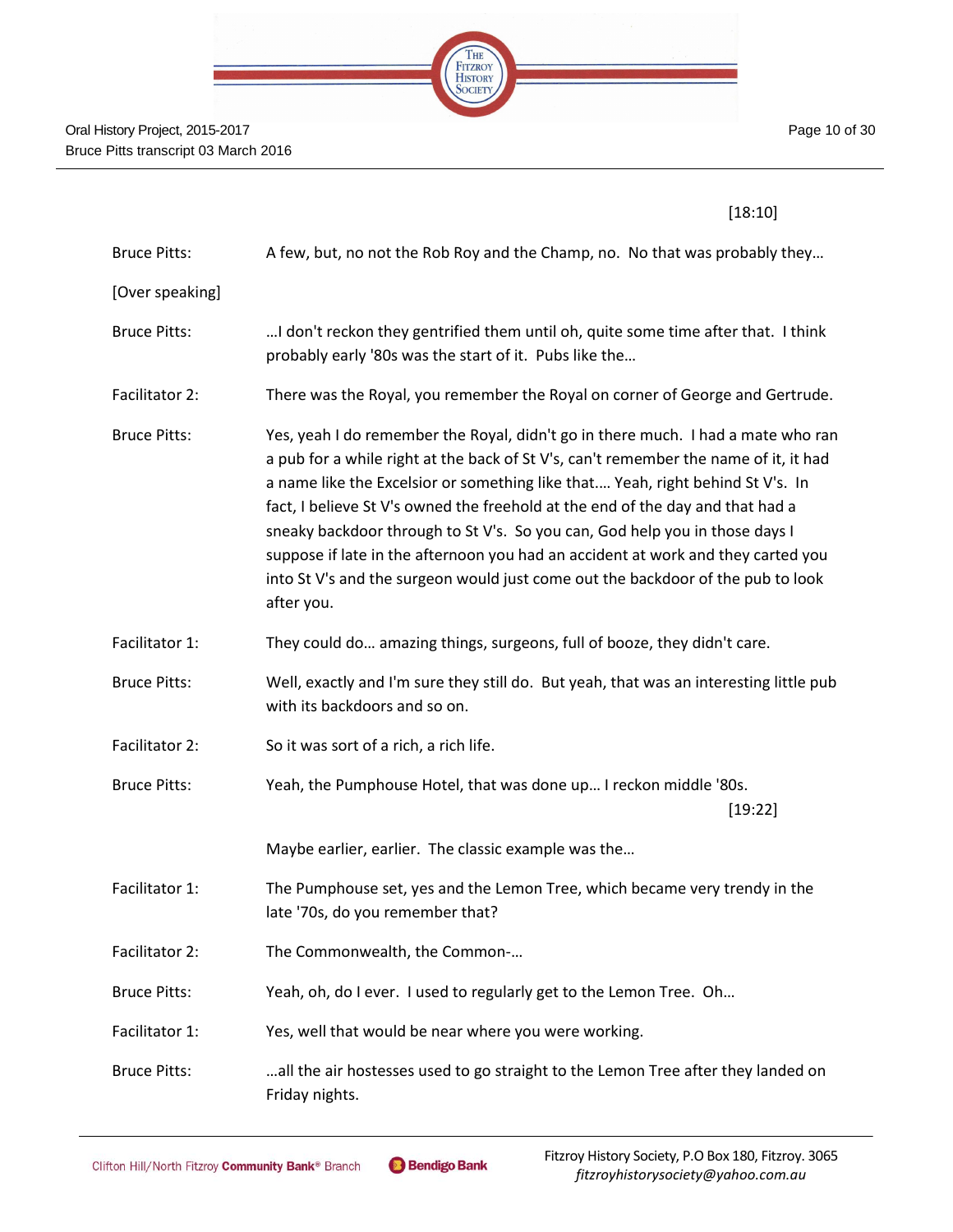

Facilitator 2: But then the, I can't [remember] what it was, St [Andrews] Hotel, that was where all the… That was where all the Commonwealth drivers went. So you'd see their… cars in Nicholson Street, many of them in the pub waiting for their boss to be finished at Parliament House. Bruce Pitts: Yes, exactly. Exactly, gee I do remember that, St Andrews Hotel, yeah. Yeah, might just have a little, just a little one, yeah. There was, yeah so the Pumphouse, they did that up. I reckon the classic example of a hotel they did up was the Town Hall Hotel which became McCoppin's. Now the Town Hall Hotel, the bloke who did it up was, I got to know him a little bit, [Stuart], [Simon Seaward] I think his name was…. [20:35]

#### [Over speaking]

Bruce Pitts … and his wife's family were the original publicans in that hotel. So he, as, I think as much as anything else, as much as a business venture I think he got a hold of the pub and decided to bring it back to its former glory for her, as a gift to her. They ran that quite successfully for some time, in fact I think it's still running quite well. But it did have a little bit of a slump, but gee it was a great hotel when they did it up and opened it.

> They had the drive in bottle depot. It was refreshing, too, because it's lovely to go into a hotel that's got some, there was a bit more etiquette I suppose, or a little bit more stylish or you were happy taking your mum there or… your woman friend or…

- Facilitator 1: Yeah, and a lot of women, you were always very welcome there. Whereas most of the pubs you weren't.
- Bruce Pitts: Oh, no. [You had… to go into] the … Ladies lounge.

[21:49]

Facilitator 1: Well, not really, I'm not talking about that long ago. But it was, they were rougher and McCoppin's was a bit nicer, I suppose. Do you remember The Evelyn?

Bruce Pitts: Oh, can't remember the Evelyn. The corner of Kerr and Brunswick? The beautiful thing about…But a lot of the pubs, I've got to say a lot of the pubs, particularly around Fitzroy, were owned and run by Italian and Greek families and they ran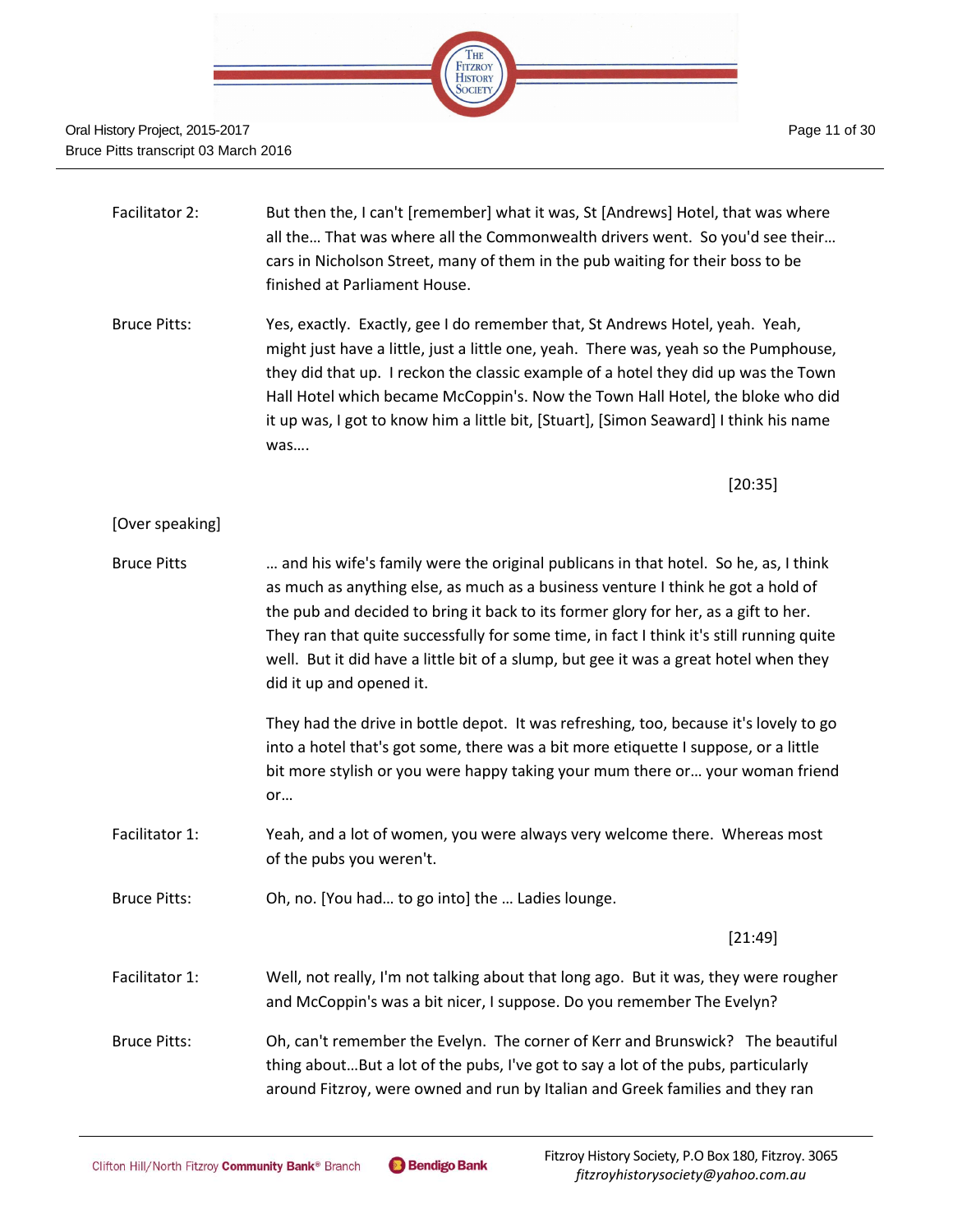

|                     | their hotels, they were much more women friendly and children friendly than<br>the old Aussie hotelier was.                                                                                                                                                                                                                                                                                                                                                                                                                                                                                                                                                                                                                                  |
|---------------------|----------------------------------------------------------------------------------------------------------------------------------------------------------------------------------------------------------------------------------------------------------------------------------------------------------------------------------------------------------------------------------------------------------------------------------------------------------------------------------------------------------------------------------------------------------------------------------------------------------------------------------------------------------------------------------------------------------------------------------------------|
| Facilitator 1:      | Yes, you'd see kids having counter teas and all that stuff that you, yes.                                                                                                                                                                                                                                                                                                                                                                                                                                                                                                                                                                                                                                                                    |
| <b>Bruce Pitts:</b> | Yeah, they were part of, they just accepted it as natural and they were much more<br>welcoming. So yeah, there were some good pubs.                                                                                                                                                                                                                                                                                                                                                                                                                                                                                                                                                                                                          |
|                     | [22:48]                                                                                                                                                                                                                                                                                                                                                                                                                                                                                                                                                                                                                                                                                                                                      |
| Facilitator 1:      | Back to your business. In the '80s it was going, growing, growing, growing? Did<br>you take over more space or was                                                                                                                                                                                                                                                                                                                                                                                                                                                                                                                                                                                                                           |
| <b>Bruce Pitts:</b> | No, no we kept the same space. Now, that building sold for \$278,000 in 1976 or<br>'77. The house immediately behind on the lane facing Little Fitzroy Street I think<br>sold for \$15,000 or \$19,000 the same year. Now, goodness me, that just gives you<br>an indication of what's it's worth. The guy who actually bought it was a Western<br>District grazier I tried to buy it several times over the journey and he said he<br>was always in the business of buying them, not selling them. He was looking and<br>he always justified it by saying well, it's not his immediate children that he's<br>looking after, he's looking after their children's children. So he's looking down the<br>track and he had quite a few of these |
| Facilitator 1:      | Has he still got it?                                                                                                                                                                                                                                                                                                                                                                                                                                                                                                                                                                                                                                                                                                                         |
| <b>Bruce Pitts:</b> | Oh, he's still got it, [Tom] He'd be nudging 80 I reckon, Tom, now Tom<br>[Robertson]. His property is at Murchison in Western Victoria.                                                                                                                                                                                                                                                                                                                                                                                                                                                                                                                                                                                                     |
|                     | [24:06]                                                                                                                                                                                                                                                                                                                                                                                                                                                                                                                                                                                                                                                                                                                                      |
| Facilitator 1:      | So you've had a good relationship, yeah.                                                                                                                                                                                                                                                                                                                                                                                                                                                                                                                                                                                                                                                                                                     |
| <b>Bruce Pitts:</b> | I know himYeah, we've had a good relationship, he was quite a good landlord, in<br>fact a terrific landlord. In fact, I don't think we had a rent rise for the first,<br>certainly the first 15 years, anyway No, he was very good. But                                                                                                                                                                                                                                                                                                                                                                                                                                                                                                      |
| Facilitator 2:      | So where's this house? Where's the house you were talking about that he<br>[unclear]?                                                                                                                                                                                                                                                                                                                                                                                                                                                                                                                                                                                                                                                        |
| <b>Bruce Pitts:</b> | Oh, immediately behind the factory in Johnson Street, yeah. But no, Tom's been<br>good but by the same token I don't think he has ever had to put his hand in his<br>pocket for anything. So we've always done hot water services and small repairs                                                                                                                                                                                                                                                                                                                                                                                                                                                                                          |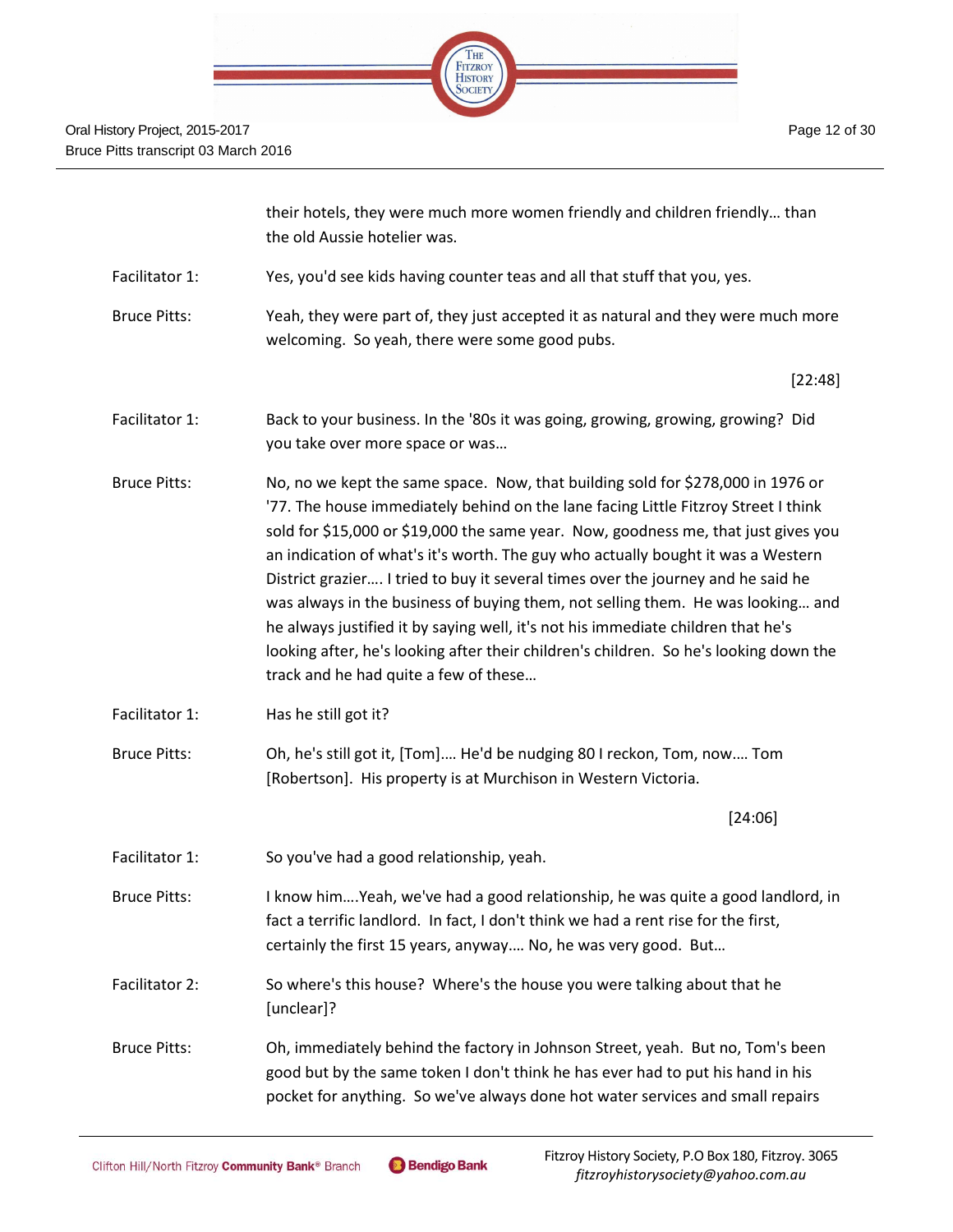|                     | and all that sort of thing, and kept it, we're one of the cleaner mechanical<br>operators I think. That's a pretty good workshop for 40 years. So we've looked<br>after it but yeah, the bugger would never sell it He's going to develop Yeah,<br>he's had some drill rigs in there recently.                                                                                                                                                                        |
|---------------------|-----------------------------------------------------------------------------------------------------------------------------------------------------------------------------------------------------------------------------------------------------------------------------------------------------------------------------------------------------------------------------------------------------------------------------------------------------------------------|
| Facilitator 1:      | I saw them, that's what triggered this whole conversation. I saw the drilling going<br>on and you told me that was what's happening.                                                                                                                                                                                                                                                                                                                                  |
| <b>Bruce Pitts:</b> | Yeah, he had the drills all happening and he's just doing some                                                                                                                                                                                                                                                                                                                                                                                                        |
|                     | [25:12]                                                                                                                                                                                                                                                                                                                                                                                                                                                               |
|                     | soil contamination samples. I wouldn't imagine there'd be a problem. He was<br>just, I think it's just to decide whether he puts an underground car park in or not.                                                                                                                                                                                                                                                                                                   |
| Facilitator 1:      | Yeah, like they all have.                                                                                                                                                                                                                                                                                                                                                                                                                                             |
| <b>Bruce Pitts:</b> | Mind you, why [should/shouldn't] he? Because nobody else seems to have any<br>car parking restrictions in the area. You can put up anything you like.                                                                                                                                                                                                                                                                                                                 |
| Facilitator 1:      | The block of flats immediately opposite, that orange block, they've got an<br>underground car park and I blame them for every crack in this house but no one<br>will take it in                                                                                                                                                                                                                                                                                       |
| <b>Bruce Pitts:</b> | Yeah, so no, but it's been, it is, look, it's disappointing, I suppose at the end of the<br>day when you turn around and you think God almighty, \$278,000 back then and<br>it's God, what would you put a price on it now? I don't know, \$5 million, \$6<br>million? Who would know? All I know is, poor old Tom is not getting what is a<br>viable return, I guess, from the rent. Because I'm certainly not paying commercial<br>rates on the basis of the value. |
| Facilitator 1:      | No, but you would've been fantastic tenants for him all this time.                                                                                                                                                                                                                                                                                                                                                                                                    |
| <b>Bruce Pitts:</b> | Oh, we would've paid the bloody thing for, yes, of course. But that's all, God help<br>us, if Tom disappears, whether that largess will continue or not is anybody's say.                                                                                                                                                                                                                                                                                             |
|                     | [26:28]                                                                                                                                                                                                                                                                                                                                                                                                                                                               |
| Facilitator 1:      | Tell me about people you employed. I mean that was another interesting<br>conversation we had about how the kids are different now that you used to<br>employ, that they've got different attitudes to work, all that stuff, do you<br>remember that conversation?                                                                                                                                                                                                    |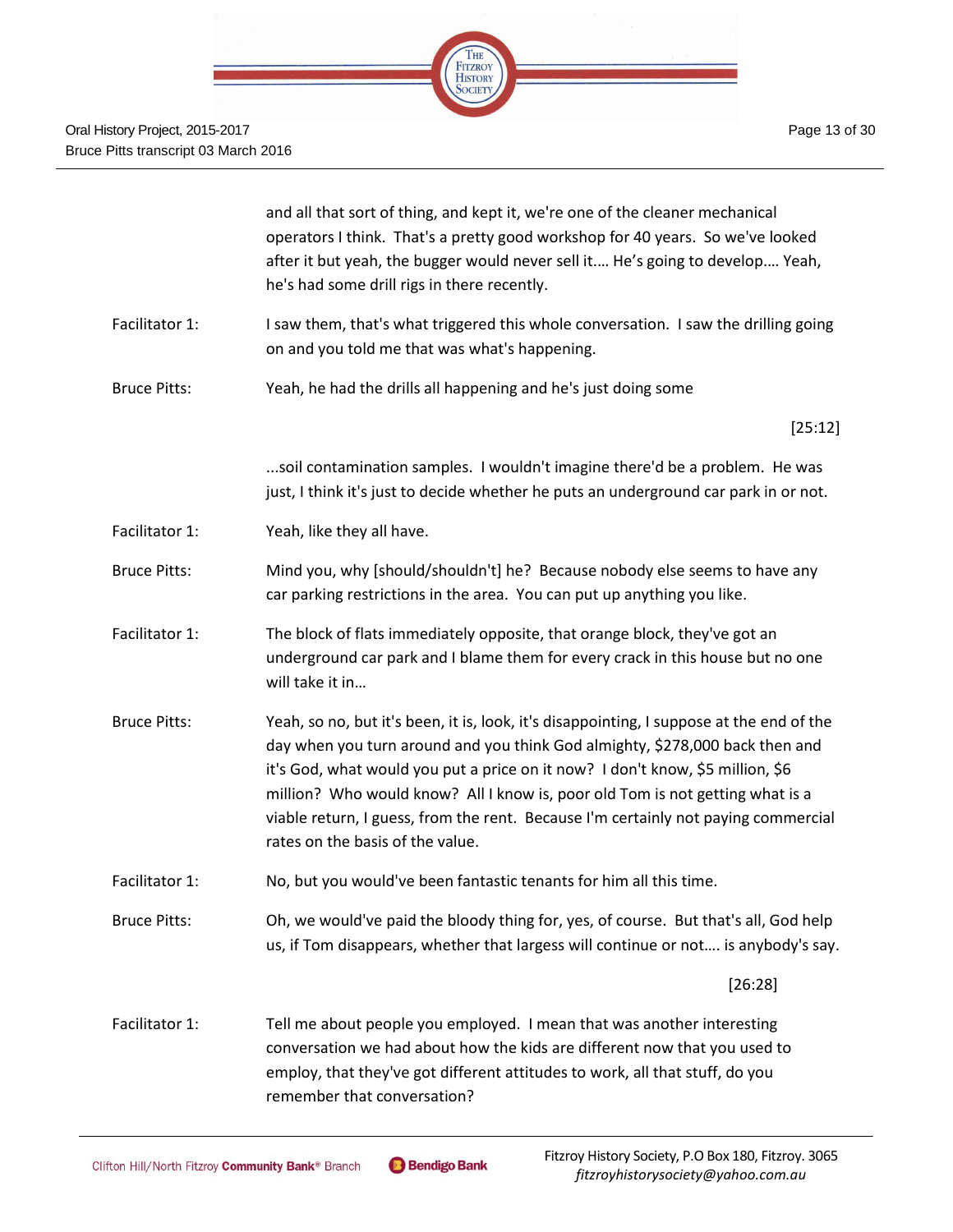

| <b>Bruce Pitts:</b> | Different attitudes to work, different expectations. Yes, I always had an<br>apprentice, we always had apprentices from the time we were in the service<br>station in Victoria Parade and ran apprentices through. I guess a few of those<br>have stuck to their trade until they got to their 30s and 40s, but I can't think of any<br>of them who are still involved actively. But that's right through the trade, I mean<br>tradesmen who are still involved actively probably after the age of 40 are<br>generally running their own businesses. That's the only way that they can see.                                                              |
|---------------------|----------------------------------------------------------------------------------------------------------------------------------------------------------------------------------------------------------------------------------------------------------------------------------------------------------------------------------------------------------------------------------------------------------------------------------------------------------------------------------------------------------------------------------------------------------------------------------------------------------------------------------------------------------|
|                     | Because trade rates, and particularly the automotive industry, is so poorly paid in<br>comparison to a lot of other trades that's the only way they can see a way ahead<br>is to stay in that industry. Very, I don't know. We've never been unionised and<br>apart from the basic stuff like set apprenticeship wages and certain wages and<br>conditions that they're virtually industry run, Victorian Automobile Chamber of<br>Commerce and the Federal Award, there are Federal Awards. But generally<br>overall it's, if people were paid by the awards that are in place there wouldn't be<br>anybody to repair your car anywhere It's just daft. |
| Facilitator 2:      | What about the changes in Fitzroy Bruce? I mean it's interesting, isn't it, how<br>you've got sort of Fitzroy people in a way who come and different waves of people<br>come with them but there's a few people like you who are [constant] [unclear]<br>with that? The changing face of Fitzroy?<br>[28:24]                                                                                                                                                                                                                                                                                                                                             |
| <b>Bruce Pitts:</b> | Oh, yeah I guess so, it's always interesting. But it's lovely to see the same faces<br>and it just, yeah, it's lovely to walk down the street and nod to three or four<br>people, and you may not even know their name, but you've known them for 35<br>years It's always comforting because it's constant. It gives you constancy. It's<br>like listening to that boofhead John Elliott on the radio, he's on the radio with his<br>son on a Friday night and oh, goodness me I've never been a fan of, but to hear his<br>voice is so comforting. You think well gees, here he is, he's                                                                |
| Facilitator 1:      | You recognise it immediately, you know it, don't you, immediately.                                                                                                                                                                                                                                                                                                                                                                                                                                                                                                                                                                                       |
| <b>Bruce Pitts:</b> | Yeah, and it takes me back 30 years and it's great, I love it. I love it because it<br>makes me feel young again, you know.                                                                                                                                                                                                                                                                                                                                                                                                                                                                                                                              |
| Facilitator 1:      | Did people like that come into you to have their cars done?                                                                                                                                                                                                                                                                                                                                                                                                                                                                                                                                                                                              |
| <b>Bruce Pitts:</b> | Oh look, We've had a string of, we had strings of I guess celebrity types over the<br>years. But interesting people, people from the medical profession, the legal                                                                                                                                                                                                                                                                                                                                                                                                                                                                                       |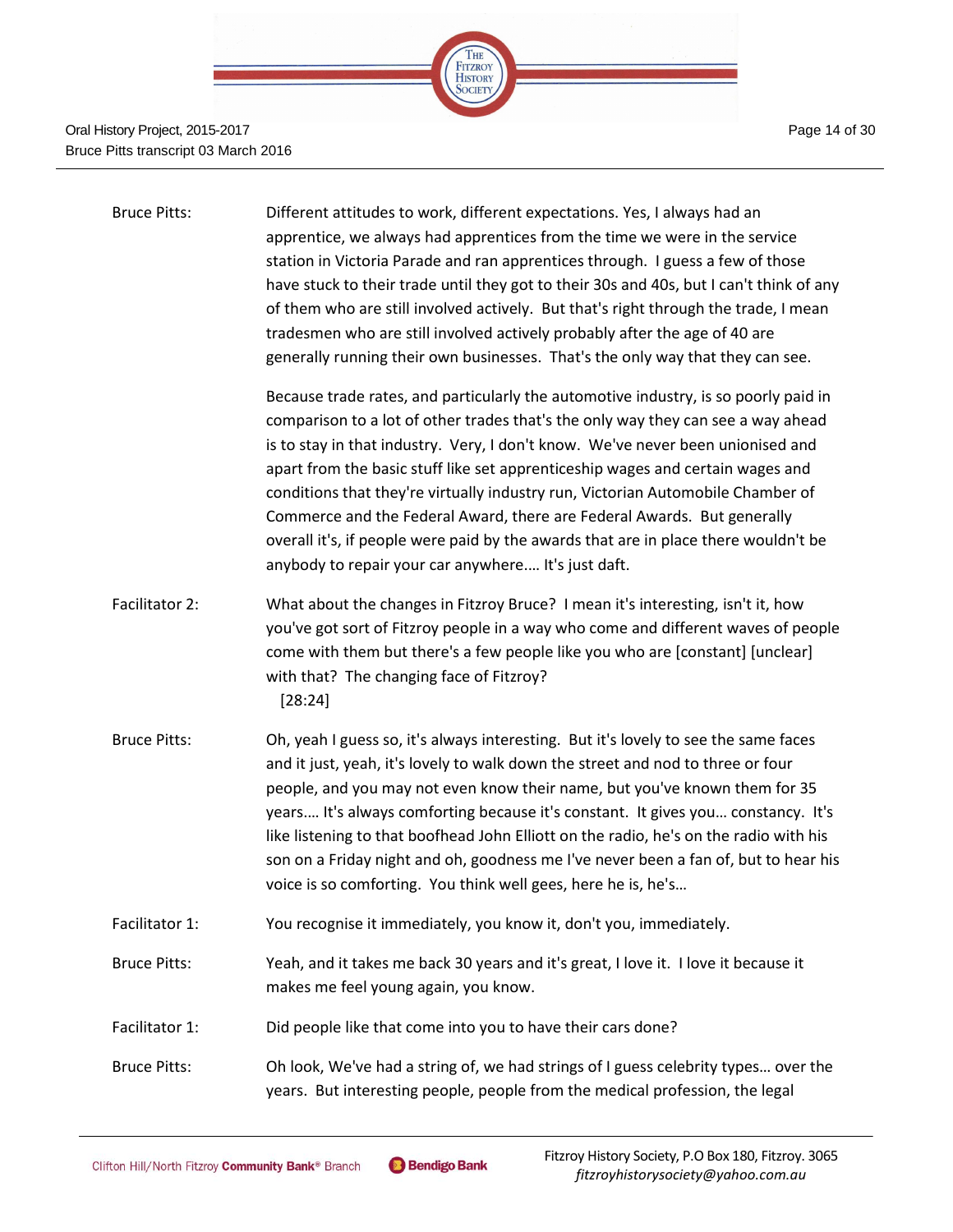Page 15 of 30



Oral History Project, 2015-2017 Bruce Pitts transcript 03 March 2016

> profession, particularly when we were over the road in East Melbourne in Victoria Parade. Because we had all those… legal eagles all the way up. The Redlich's and all those guys, Holding Redlich, Clyde Holding's firm was just on the corner.

> > [29:44]

Just past the Greek church. We had, Halfpenny, he was across the road… and we had all the odd bod, the people from the Liquor Commission, and they went through their, they went through their trials and tribulations in those days. They were immediately next door. So if you wanted to get the afternoon off and shoot off to the Warrnambool Races and watch the Grand Annual or something there was always somebody from the Liquor Commission who'd jump in the backseat or in the passenger seat and go with you. Oh they'd call it an industry awareness tour.… But yeah, so there were, yeah there were all those people and now, of course, because I don't know whether the thespian, the cultural people have always been here. It's probably, a lot of them you don't know because they don't achieve that notoriety until later on, but I mean I've…

- Facilitator 1: Yeah, they keep their heads down, yeah.
- Bruce Pitts: I've counted plenty of entertainers and...
- Facilitator 1: Yeah, and the University and all that stuff, I mean... it's like a little university town in lots of ways, too.
- Bruce Pitts: Well, of course. Yeah, very much. [31:00]
- Facilitator 1: So actors are living in Fitzroy and they always have and …entertainers, working class people who have always lived here and…
- Bruce Pitts: Yes. Well they find here. You've got to have a concentration of those people so that people, so that they find some intellectual stimulation. I mean, and you've got to, they do tend to congregate because whether it be a pub or a suburb or whatever, because those things are available to them.
- Facilitator 1: Yes, and you being where you were located in that first, second block in Johnson Street, second block, see Fitzroy happening outside your window. I mean everything is going on.
- Bruce Pitts: Well you can, and you've got I suppose it's their, their what was that, they used to do a show in the States? They called it The Passing Parade, remember? It used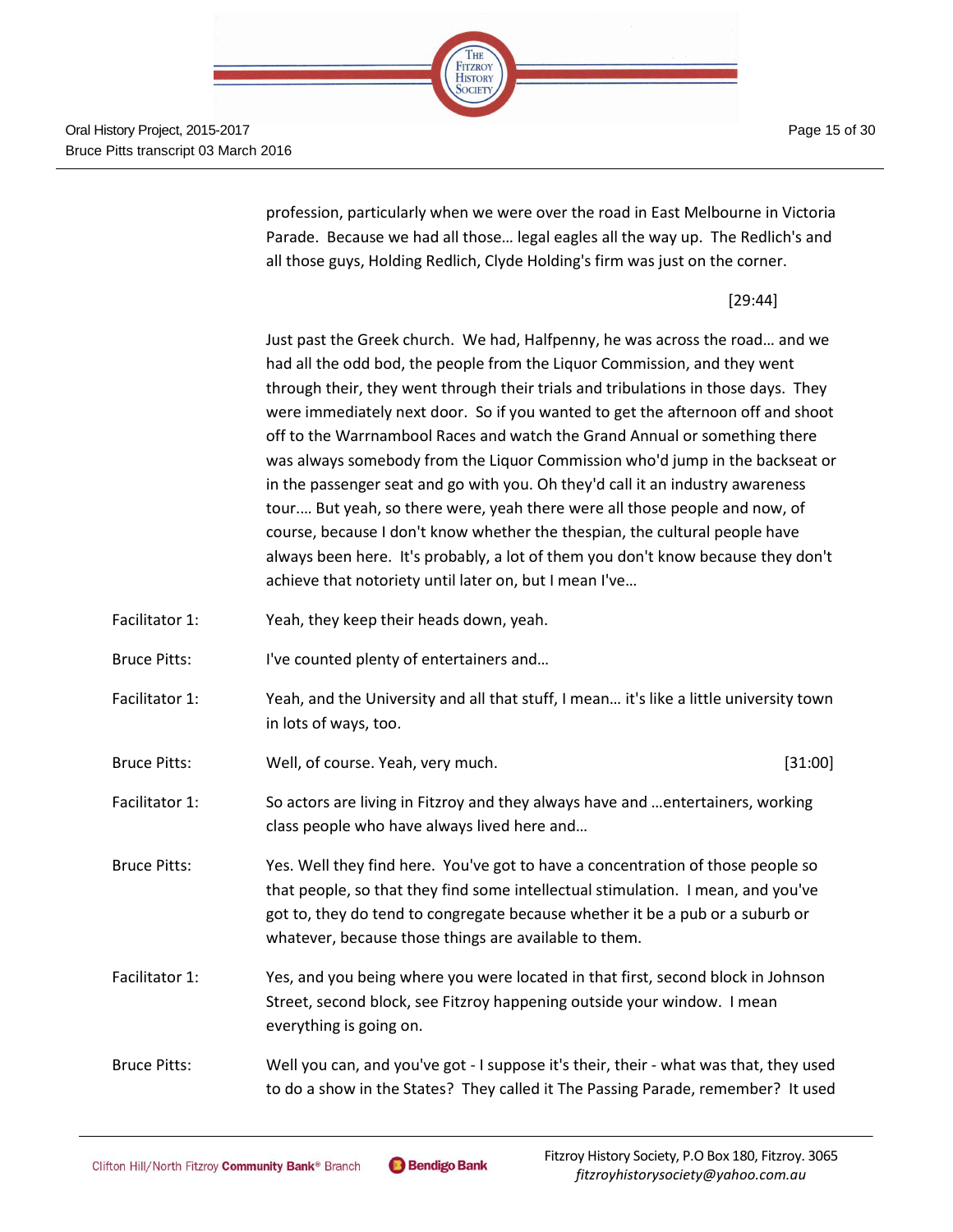

> to be on when you went to the movies back in the old days and it's The Passing Parade in Fitzroy. I've got, I reckon half the reason I've got so many trade customers are because they love to come and drop their car off and say well, if you can do it reasonably quickly I think I'll hang around and wait. They're either up the road for a coffee, up the road for a beer or a meal or whatever.

> They just stand there and they're - particularly the young ones, or the new ones who come in who've never experienced inner city before. They might, well invariably they're in the automotive trade so they live in areas further away generally, they've got a…

> > [32:38]

Oh, they come and they're just agha-, you know. I mean they, have you got a job, can I work here? They find it very exciting and…

- Facilitator 1: Yeah, and you've done a lot of work with motorbikes too, haven't you?
- Bruce Pitts: Well we have, but we, but not… not early days. you'd struggle to see a motorcycle in Fitzroy in the early days. There were a few old Nortons and a few BSAs and that sort of thing. But I guess probably 15 to 20 years' ago - I'd have to look around, I'd have to look and see when I actually went and made sure I had my motorcycle tester's licence. Because I remember 40-odd years' ago you didn't, it wasn't a special category. So then the rules changed, it became, you had heavy vehicles, you had taxis, you had light vehicles and you had motorcycles. When I could see an emerging market with motorcycles and scooters I thought oh we should really morph into this a little bit.
- Facilitator 1: When was that? Sort of?
- Bruce Pitts: I reckon probably 15, probably 15 or 20 years' ago and they became a lot more common. So we made sure that we got all our accreditations and re-sat our licences and all that sort of thing so we could accommodate that market. Now it's a big part of our business, it's 50 per cent of our business now. We started off as a specialist exhaust shop and…
- Facilitator 1: What's a specialist exhaust shop?

Bruce Pitts: Oh, well we had, back in… Yeah, well back in the day, back in the mid '70s we got revolutionary hoists which had a post on each corner and you could actually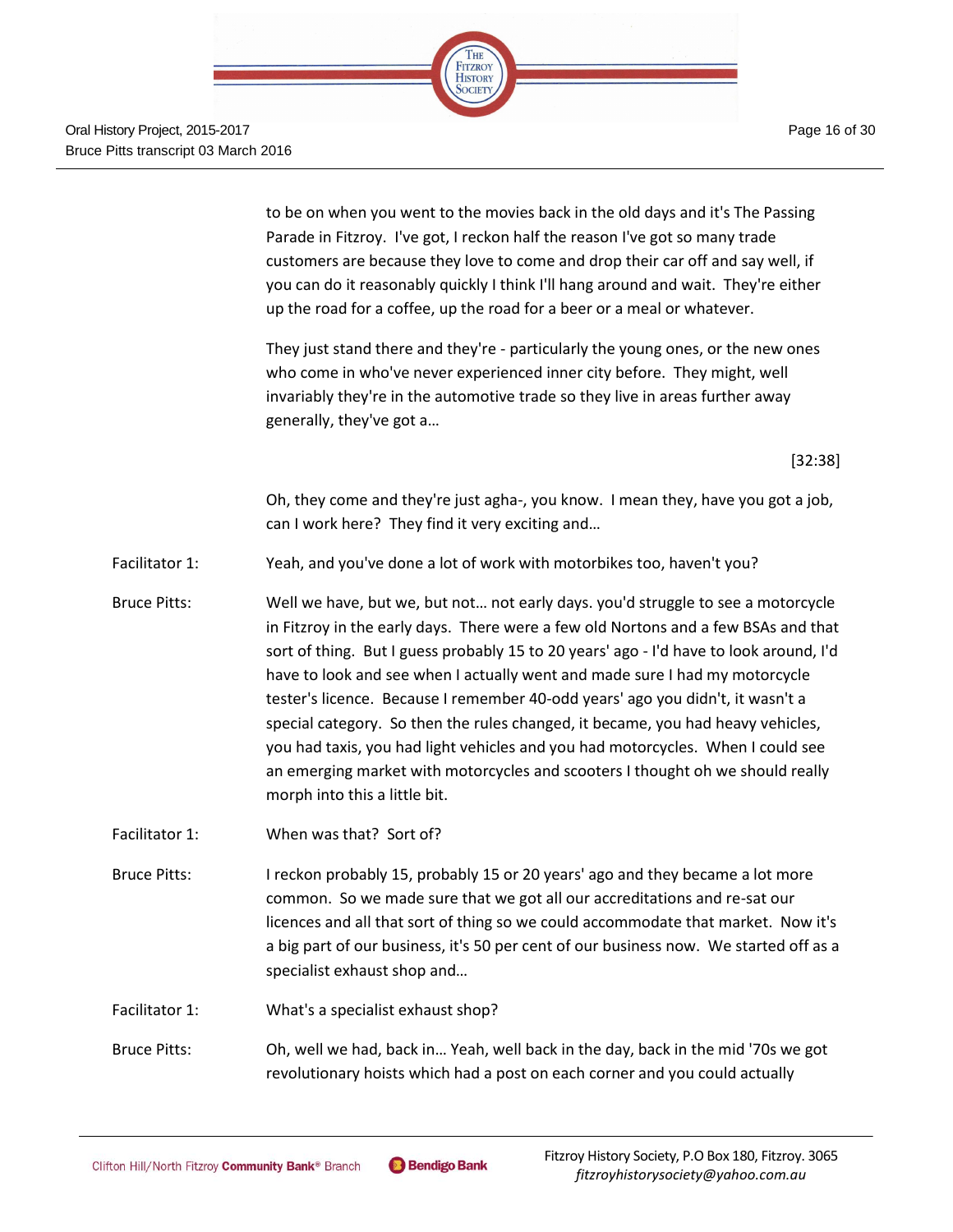

Page 17 of 30

[34:27] lift the

vehicle up on platforms so it was terrifically safe, terrifically stable, but the whole underside of the vehicle was accessible. So no crossbars, nothing to reach around or cut around or anything like that.

- Facilitator 1: Yeah, so no one was lying under something, yeah.
- Bruce Pitts: It was, the bane of the average motor mechanic was the fact that they had to do these things either on the floor or in a pit or in a centre lift hoist which meant they had to sit them up on teetering blocks and it was a very dangerous - they used to hate exhaust systems. So we thought it was an ideal thing to move into.
- Facilitator 1: So you invested in that, or the landlord?
- Bruce Pitts: No, no, no we just [took out] the bare building from the landlord and we invested in that. So we put these lifts in, we plumbed oxyacetylene - shouldn't say that but we plumbed oxyacetylene, it was all pretty legal I assume. We plumbed oxyacetylene right through the building and compressed air and all that sort of thing. We had pneumatic tooling.… We had much more efficient ways to tackle that type of repair than previously was available. We used to do Volkswagens in an hour that'd take the average mechanic three hours and that sort of thing.
- Facilitator 1: Yeah, so that would, your business would grow and grow.
- Bruce Pitts: So yes, so but of course, as with everything that's innovative and profitable by jingo, it doesn't take long and then everybody else just… jumps on your back and they tag you.… o we had to then move into, give ourselves different areas…

[36:11]

- Facilitator 1: So keeping ahead of the game was a huge, yeah.
- Bruce Pitts: Yeah. We, fortunately we were able to take general repairs and roadworthy inspections and that sort of thing from our workshop in East Melbourne and so we always had that as a backstop.… We always had that separated from the franchisor's claws. So that was just a little security blanket for us. But as time went on it became more a part of our business again because the exhaust business slowly, slowly has died off to the extent now where it's probably less than 20 per cent of our business, certainly.

Facilitator 1: Why has it died off?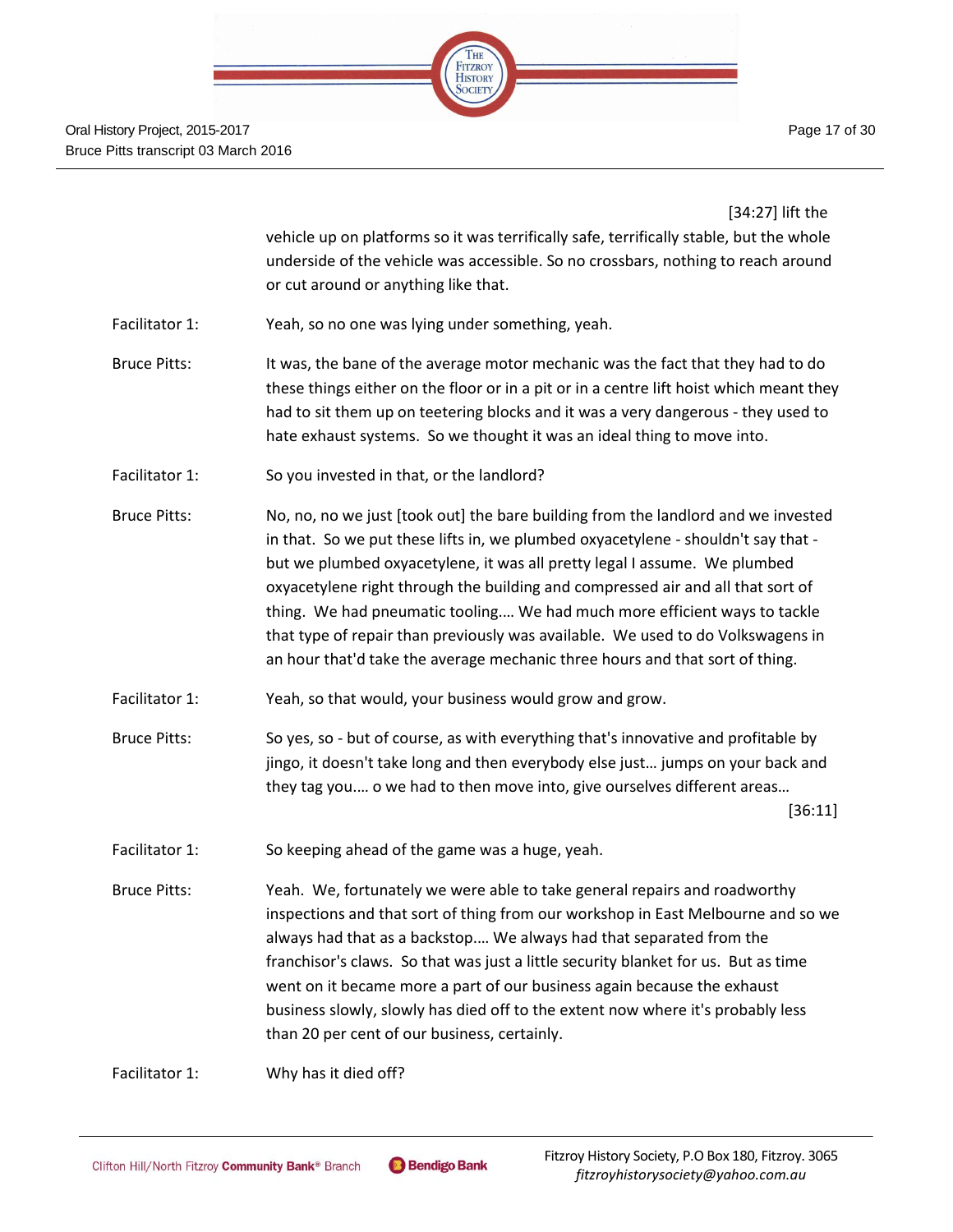

| <b>Bruce Pitts:</b> | Just different fuels, you've got the advent of unleaded fuel you've got catalytic<br>converters which increases the temperature in the exhaust system so you haven't<br>got condensation                                                                                                                                                                                                                                                                                                                                                                                                                                                                   |
|---------------------|------------------------------------------------------------------------------------------------------------------------------------------------------------------------------------------------------------------------------------------------------------------------------------------------------------------------------------------------------------------------------------------------------------------------------------------------------------------------------------------------------------------------------------------------------------------------------------------------------------------------------------------------------------|
|                     | Yeah, you've got stainless steel content used in the product itself which, so the<br>instances of exhaust replacement and repair seems to be generally through<br>accident damage now or damage through road material and things like that, road<br>metal and things like that. So it's, yeah - or of course, performance enhancement.<br>But Fitzroy has never been, Fitzroy and the inner city have never been areas<br>where performance enhancement's important.                                                                                                                                                                                       |
| Facilitator 1:      | What's performance<br>[37:38]                                                                                                                                                                                                                                                                                                                                                                                                                                                                                                                                                                                                                              |
| <b>Bruce Pitts:</b> | Well, they're the, they're, these are the: What do they call them? The drag, the<br>Northern                                                                                                                                                                                                                                                                                                                                                                                                                                                                                                                                                               |
| Facilitator 2:      | The hoons, the hoons.                                                                                                                                                                                                                                                                                                                                                                                                                                                                                                                                                                                                                                      |
| <b>Bruce Pitts:</b> | the Northern Skids or whatever they call themselves and the Southern Skids<br>You don't see too many happening in [Fitzroy]                                                                                                                                                                                                                                                                                                                                                                                                                                                                                                                                |
|                     | There might be the odd one now and then in Miller Street, North Fitzroy, or there<br>was one this morning in Clarke Street, Northcote.  But apart from that they're<br>very - so that part of our business was relatively small, the performance market.<br>But we moved into suspension and shock absorbers seriously because that was<br>another area we were able to purchase very well and sell at a good margin. So<br>that was, it was - because we were in a franchise system and the franchise order<br>demands are the big grab for advertising and for administration. So you've got to,<br>the profitability has got to be well up to cover it. |
| Facilitator 1:      | Who's doing the advertising and stuff? [They do].                                                                                                                                                                                                                                                                                                                                                                                                                                                                                                                                                                                                          |
| <b>Bruce Pitts:</b> | Oh, well we had a committee, yeah. With the franchisor we had a committee and<br>I've got to, I must say that for the time that we were involved with Midas that<br>they were, they, you couldn't question their integrity.                                                                                                                                                                                                                                                                                                                                                                                                                                |
|                     | [38:51]                                                                                                                                                                                                                                                                                                                                                                                                                                                                                                                                                                                                                                                    |
| Facilitator 2:      | They had good PR, Midas, didn't they?                                                                                                                                                                                                                                                                                                                                                                                                                                                                                                                                                                                                                      |
| <b>Bruce Pitts:</b> | Yes, they were very good people, they had good people in the country running it<br>and I think they were honest. I think they were basically honest and trustworthy                                                                                                                                                                                                                                                                                                                                                                                                                                                                                        |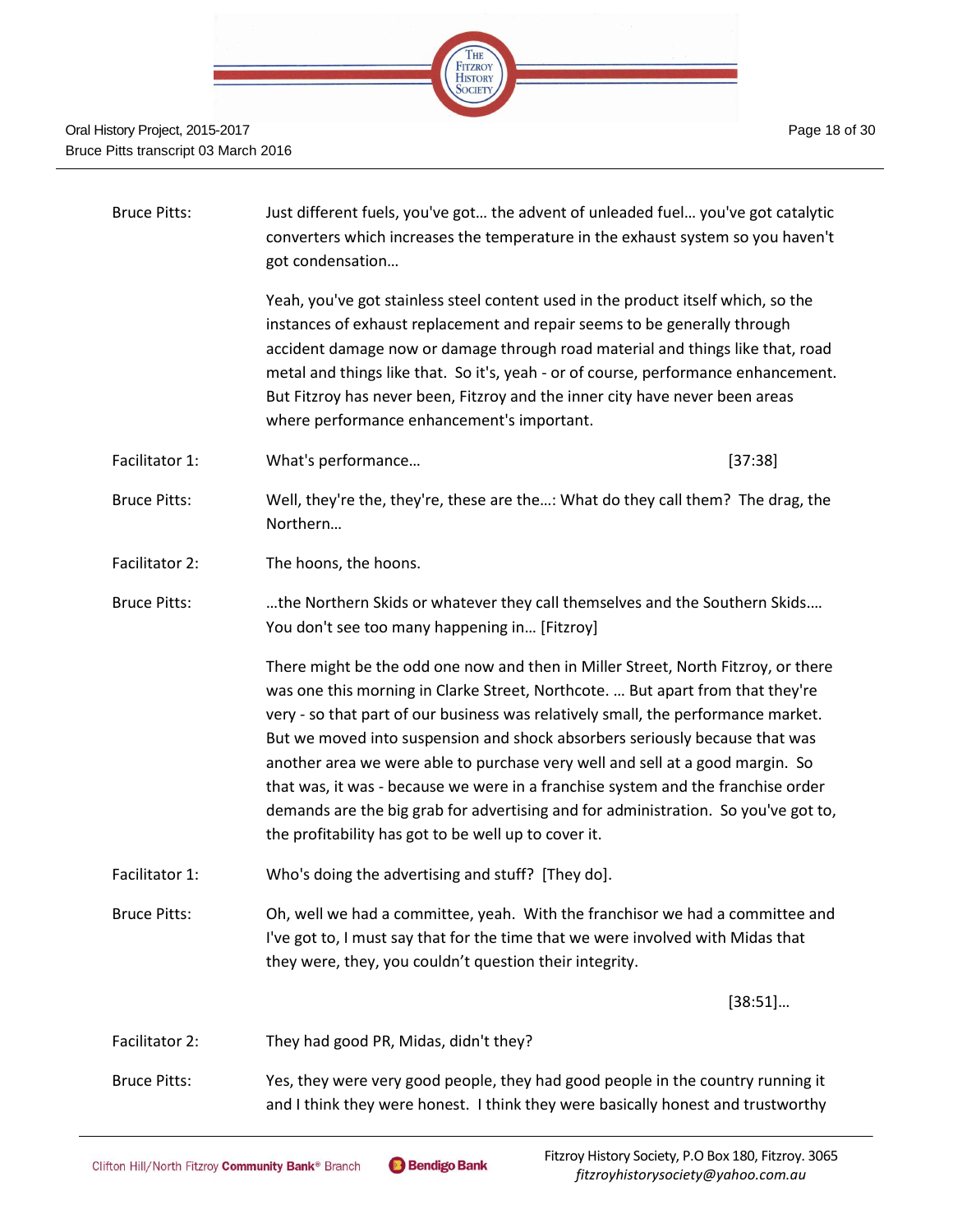|                     | and had some integrity. Now of course the company changed hands a couple of<br>times now, owned by completely different parties, and it's probably less than that.<br>So we decided to part company after some 23 years' involvement with them. But<br>we had multiple stores too, in other areas. In Prahran, in Thomastown, in<br>Hawthorne, in Queensland too, we moved up into the Sunshine Coast. |  |
|---------------------|--------------------------------------------------------------------------------------------------------------------------------------------------------------------------------------------------------------------------------------------------------------------------------------------------------------------------------------------------------------------------------------------------------|--|
|                     | Yeah. Yeah, so yeah it was interesting. But yeah, the automotive landscape has<br>changed a lot. Now these days a lot of roadworthy and compliance work and<br>general service work.                                                                                                                                                                                                                   |  |
| Facilitator 1:      | Have you changed? I mean, are you still enthusiastic about it?                                                                                                                                                                                                                                                                                                                                         |  |
| <b>Bruce Pitts:</b> | Oh, well as enthusiastic as you can be, really. I mean some guy showed me<br>some stuff on Google today, a couple of reviews on Google and I hope it doesn't<br>prompt you to look, but oh gee, I don't read that sort of stuff, I don't take any<br>notice of it as a rulebut oh there's some terrible, they say some terrible things<br>[40:13]                                                      |  |
|                     | about me Rude and, yeah.                                                                                                                                                                                                                                                                                                                                                                               |  |
| Facilitator 1:      | I was going to say that one of the reasons it seems to me and Ann and all of the<br>people that we know that go to you that the reason they go to you is because of<br>you, because it's a really                                                                                                                                                                                                      |  |
| Facilitator 2:      | Because you're so cheery.                                                                                                                                                                                                                                                                                                                                                                              |  |
| <b>Bruce Pitts:</b> | Mm.                                                                                                                                                                                                                                                                                                                                                                                                    |  |
| Facilitator 1:      | But, so they're getting you on social media?                                                                                                                                                                                                                                                                                                                                                           |  |
| <b>Bruce Pitts:</b> | Not social media, no. Just where they make comments on Google and that sort of<br>thing.  Well and they rate you and not, almost anonymously which is - look, if<br>they said something                                                                                                                                                                                                                |  |
| Facilitator 1:      | Yeah, never look.<br>[40:50]                                                                                                                                                                                                                                                                                                                                                                           |  |
| <b>Bruce Pitts:</b> | If they said to you look, I don't quite understand this and I'm not happy with the<br>way things are going and why are you treating me like this, or why are we - I'd<br>probably fob them off anyway, but to go away  To say everything's fine and<br>think everything's fine, the transaction's complete and every-, because<br>everybody's got to be happy in a deal.                               |  |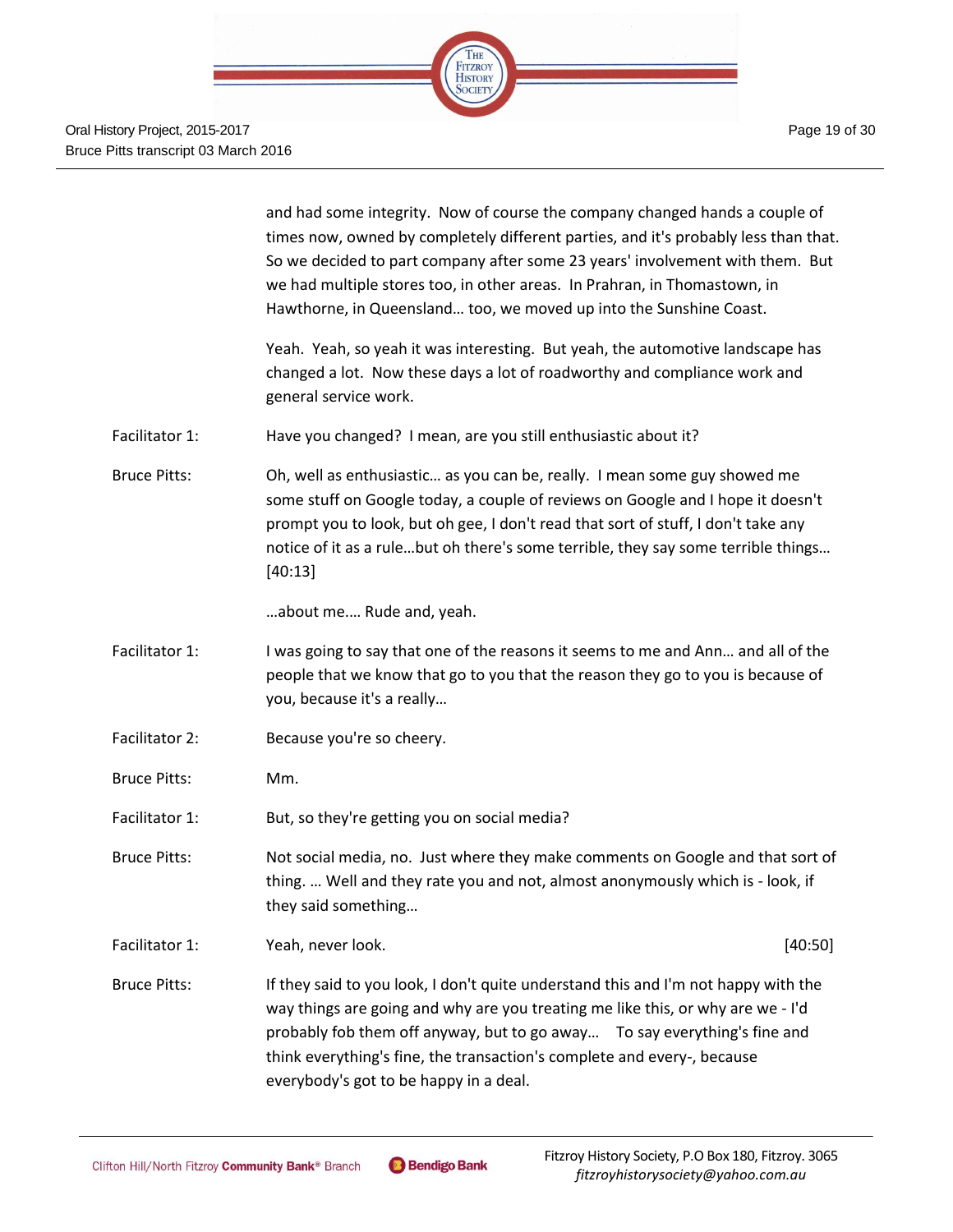

- Facilitator 1: Yes, of course.
- Bruce Pitts: You've got to be happy, I've got to be happy, otherwise I'm not going to lay awake at night gnashing my teeth, I'd rather not. I'd rather work another 10 years so that I can sleep well. So yeah, the people, they do it anonymously and they, you see it [unclear] you're doing it yourself. You send these texts, and I know you probably do it because…
- Facilitator 1: Texts, you mean my little SMSs to you saying come over here at 5:30.
- Bruce Pitts: Yeah, but see I advertise, occasionally I'll advertise a car or a motorcycle or something like that and people will text. I mean, I don't do texts, but that's my fault. I guess that's my fault.
- Bruce Pitts: But it gives them an anonymity.
- Bruce Pitts: An anonymity that… I don't like, I don't like.…

[42:05]

- Bruce Pitts I like to deal with people straight up, up front. These people talking to each other on phones on the tram and all that sort of thing, there's something… There's something missing. We went to the… …where did I go? I went to MoVida on Saturday night. There were four young people, and they weren't of any particular ethnic persuasion, there were four young - when I say young people, 30, 35 year olds - that were sitting on a table right opposite us at the bar. They were all on their phones. We had a Chinese couple next to us at the bar, she was circa 55, he was circa 60, they never spoke to each other for the whole two hours they were there, they were on their phones the whole time. Terrible.
- Facilitator 2: You see it all the time, you walk down Brunswick Street and the same thing.
- Bruce Pitts: Yeah, so we're losing the art of communication. So somewhere like Fitzroy's great, really, because people still talk and they chat and they meet in a coffee bar or they…
- Facilitator 1: That's right, and that's what Mario's celebration was all about too. … It was amazing, just no one on their phones, a huge gathering at the Town Hall.
- Bruce Pitts: Yes.… Fantastic. Yeah I didn't know, I didn't realise it was on…
- Facilitator 1: You're like that, yeah.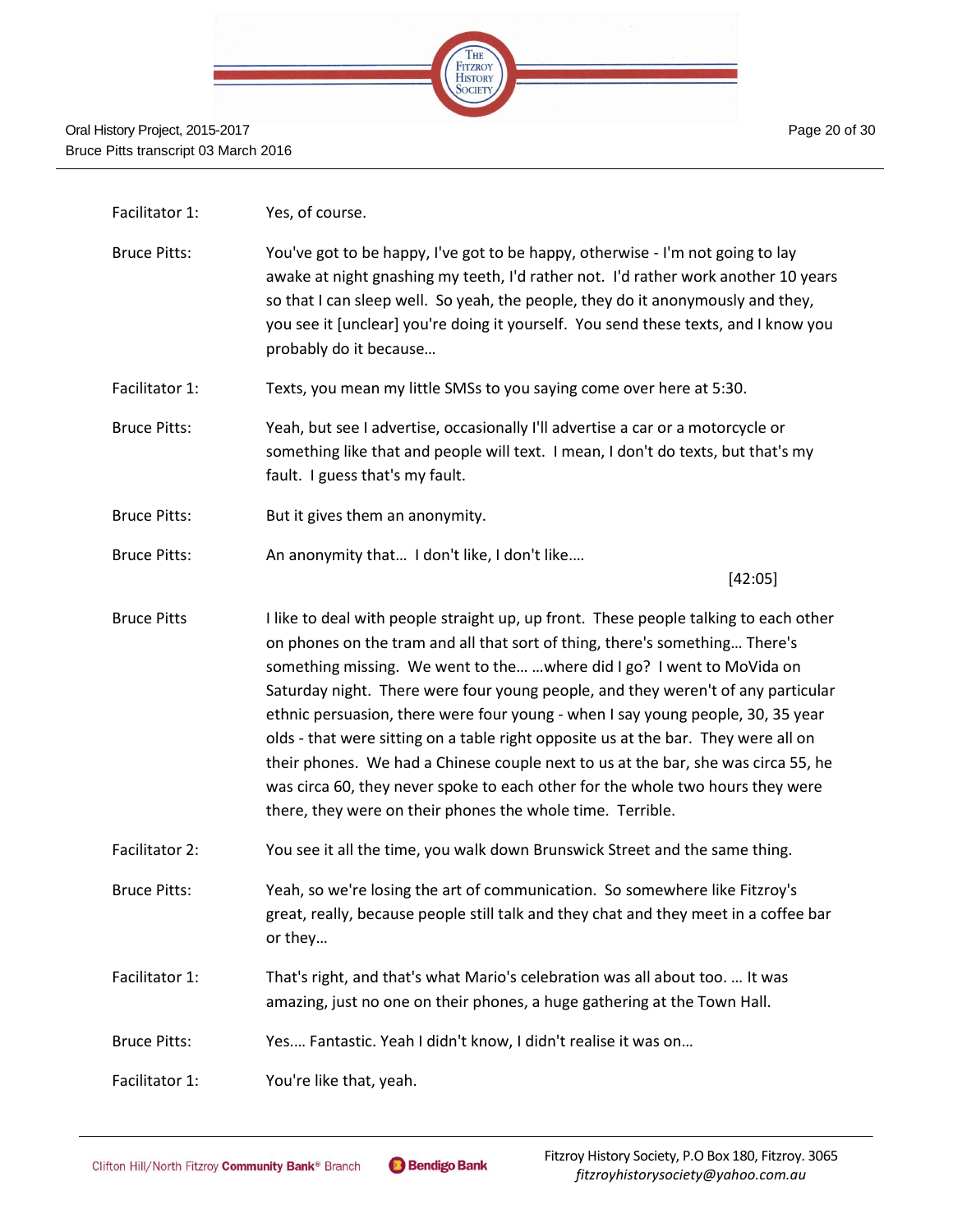

| <b>Bruce Pitts:</b> | but I've never been a, I haven't been a Mario's person [43:26]                                                                                                                                                                                                                                                                                                                                                         |
|---------------------|------------------------------------------------------------------------------------------------------------------------------------------------------------------------------------------------------------------------------------------------------------------------------------------------------------------------------------------------------------------------------------------------------------------------|
| Facilitator 1:      | No, I have because I worked just down the road so it was part of my milieu but<br>that's one of the things we value about your joint because there's a conversation.<br>You actually have an exchange, don't you?                                                                                                                                                                                                      |
| <b>Bruce Pitts</b>  | Yes, yes.                                                                                                                                                                                                                                                                                                                                                                                                              |
| Facilitator 2:      | we were amazed that [Alan Nance] was a customer, I [unclear] do you realise<br>Alan Nance [comes to the group]?                                                                                                                                                                                                                                                                                                        |
| <b>Bruce Pitts:</b> | Oh Alan yeah, yeah. :<br>For years, and his daughter                                                                                                                                                                                                                                                                                                                                                                   |
| <b>Bruce Pitts:</b> | and son in law and da-da da-da, it goes on and on. I saw - who did I see the<br>other day? His wife died, [Bronwyn], Bronwyn died. I saw him in  Moor Street<br>and he was hobbling along, but he was well. He was well. He had a sort of like,<br>not a helper with him, a mate who was giving him a bit of a hand. Maybe an<br>Indian guy It was good to see him and catch up with him.                              |
|                     | [44:27]                                                                                                                                                                                                                                                                                                                                                                                                                |
| Facilitator 1:      | Fitzroy's still a very lively place, despite the kids on their phones and                                                                                                                                                                                                                                                                                                                                              |
| <b>Bruce Pitts:</b> | Yes, yeah exactly, exactly.                                                                                                                                                                                                                                                                                                                                                                                            |
| Facilitator 1:      | There's just good stuff happening and you're getting them all the time, too, aren't<br>you?                                                                                                                                                                                                                                                                                                                            |
| <b>Bruce Pitts:</b> | Yeah, oh yeah.                                                                                                                                                                                                                                                                                                                                                                                                         |
| Facilitator 1:      | Some of them you're employing, because I had one of them, but we had a<br>conversation about him being a bit of a private school nerd                                                                                                                                                                                                                                                                                  |
| <b>Bruce Pitts:</b> | Oh yeah, what a shame. Yeah, I - look, back in the day it was expected that you<br>worked, it was expected. I mean nobody sat back and got                                                                                                                                                                                                                                                                             |
| Facilitator 1:      | Yeah, that you worked when you had a job.                                                                                                                                                                                                                                                                                                                                                                              |
| <b>Bruce Pitts:</b> | Well yeah, but you try, you had a go and people still respect you if you have a go.<br>Alright, if you don't cut the mustard that's fine, but you have a go and to have a<br>go, nobody - as an apprentice I probably did nothing else bar wash parts and sort<br>out nuts and bolts and tools for the first six months of my apprenticeship. Then<br>for the next six months I probably fixed punctures. God help me. |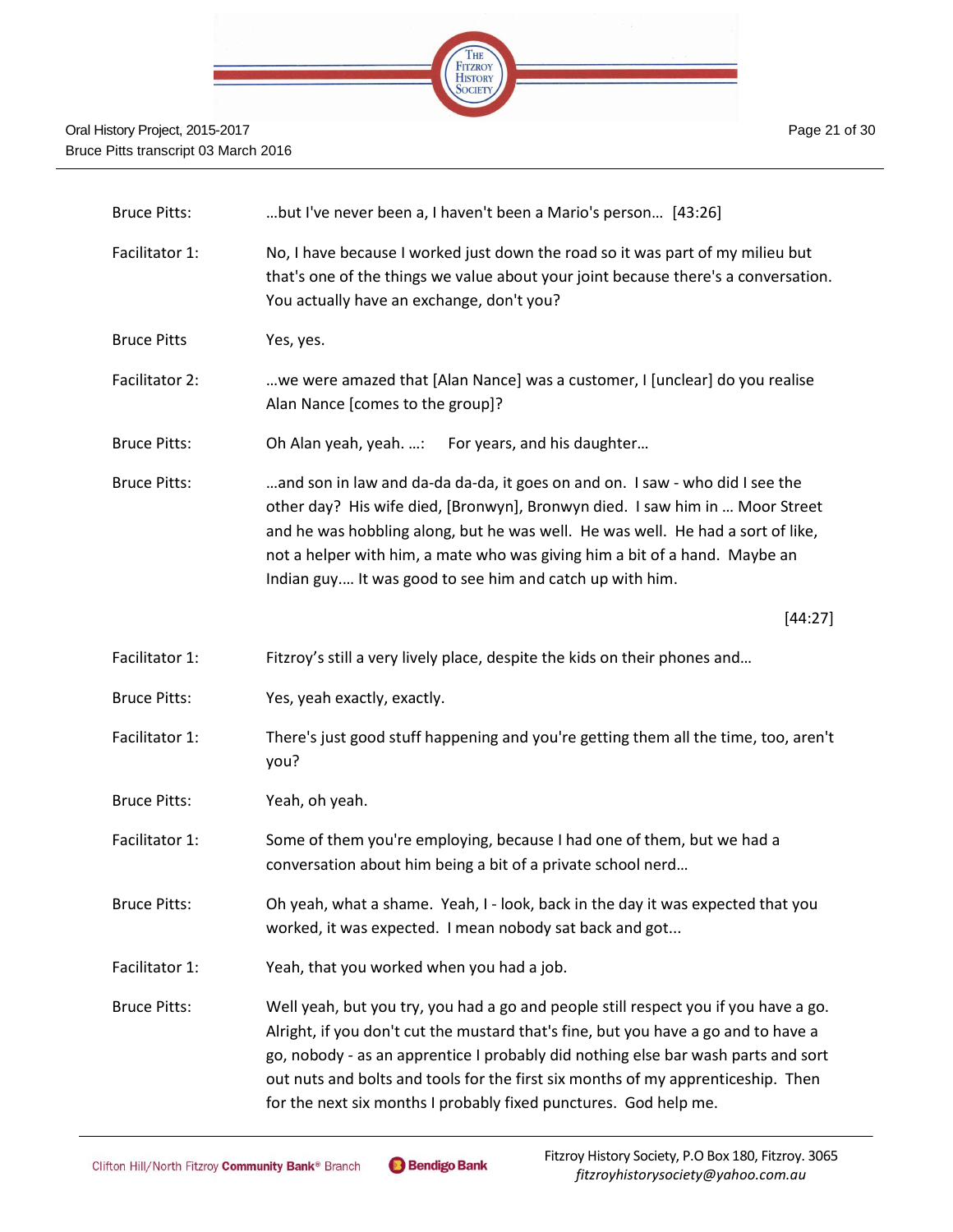

| Facilitator 1:      | Yeah, and you had someone to talk to? You were listening to them or you were<br>just doing it on your own?                                                                                                                                                                                                                                                                  |
|---------------------|-----------------------------------------------------------------------------------------------------------------------------------------------------------------------------------------------------------------------------------------------------------------------------------------------------------------------------------------------------------------------------|
| <b>Bruce Pitts:</b> | Oh no, it was, no not really. If you ran into a problem there was always somebody<br>to advise you, you were advised or shown, generally shown rather than explained.<br>But                                                                                                                                                                                                |
| Facilitator 1:      | It was another way of training people, wasn't it?                                                                                                                                                                                                                                                                                                                           |
| <b>Bruce Pitts:</b> | Oh definitely, yeah, definitely. It was a show and Sit by Nellie.                                                                                                                                                                                                                                                                                                           |
|                     | [46:00]                                                                                                                                                                                                                                                                                                                                                                     |
| Facilitator 1:      | Sit by Nellie and watch how Nellie does it, yeah.                                                                                                                                                                                                                                                                                                                           |
| <b>Bruce Pitts:</b> | Sit by Nellie, yeah. Yeah, well that's right, that's right and that's why probably,<br>because I came through that system I find IT a little difficult. Because people who<br>know it, who find their way around it very easily like my younger son who does<br>everything for me loading up photographs and all that sort of stuff and swapping<br>this and swapping that. |
| Facilitator 1:      | Loading up photographs on what? Social media? He does                                                                                                                                                                                                                                                                                                                       |
| <b>Bruce Pitts:</b> | Oh no, this is all work related, VR, VicRoads sort of stuff, backups, and they<br>require 100 different backups for all these things. But yeah, I find it difficult<br>because James wants to do it so quickly and move on he just hasn't got the<br>patience with me.                                                                                                      |
| Facilitator 1:      | VicRoads are making you do all kinds of stuff you didn't have to do.                                                                                                                                                                                                                                                                                                        |
| <b>Bruce Pitts:</b> | Oh yeah, we've got the compliance. There's a lot of compliance issues now that<br>didn't exist then and it's like everything else. It's like OH&S and traffic<br>management, didn't exist. Now, they want to open  a fire hydrant in<br>Fitzroy, they put up 85 bloody orange cones up and down and closed the street<br>off, it's ridiculous.                              |
|                     | [47:22]                                                                                                                                                                                                                                                                                                                                                                     |
| <b>Bruce Pitts:</b> | Yeah, just crazy.                                                                                                                                                                                                                                                                                                                                                           |
| Facilitator 1:      | We're going to get a 30k zone, the Council's opting for, how about that? Bikes go<br>faster.                                                                                                                                                                                                                                                                                |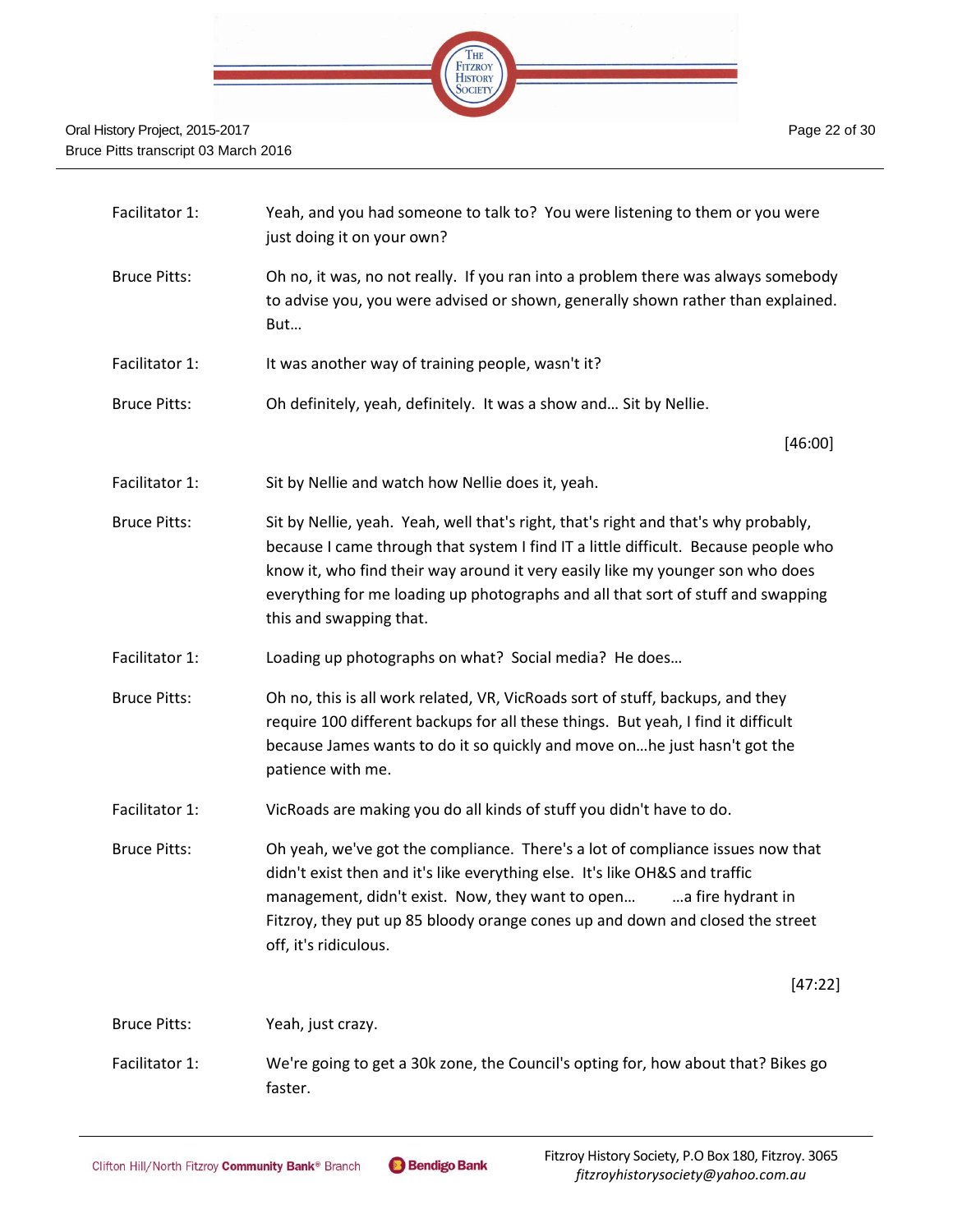

| <b>Bruce Pitts:</b> | God help us. Well, the bikes go terribly, bikes go much faster  and the bikes are<br>on the footpaths in Fitzroy and I think it's disgraceful Yeah, no it's no good.<br>Yeah, and they don't care they just hammer.                                                                                                                                                                                                                                                                                                                                   |
|---------------------|-------------------------------------------------------------------------------------------------------------------------------------------------------------------------------------------------------------------------------------------------------------------------------------------------------------------------------------------------------------------------------------------------------------------------------------------------------------------------------------------------------------------------------------------------------|
|                     | [48:10]                                                                                                                                                                                                                                                                                                                                                                                                                                                                                                                                               |
| <b>Bruce Pitts:</b> | But yeah, so the kids have changed. They used to, they expected to work and<br>they did work and they put good, long good hours in. But the kids you get now                                                                                                                                                                                                                                                                                                                                                                                          |
| Facilitator 1:      | You'd take on apprentices? That was, you took on apprentices a lot.                                                                                                                                                                                                                                                                                                                                                                                                                                                                                   |
| <b>Bruce Pitts:</b> | Oh, we always took on apprentices, yeah. But we still do the odd work experience<br>kid from one of the, Princes Hill or wherever, but there's no - look, there are no<br>young kids apart from kids who have only arrived - not kids - apart from young<br>men who've only arrived in the country two minutes ago. Nobody else applies for<br>a job, nobody else walks in off the street like we used to do with a book under<br>your arm and walk around looking for an apprenticeship. No, it just doesn't<br>happen, you don't get kids doing it. |
| Facilitator 1:      | Yes, so blokes that have arrived as refugees                                                                                                                                                                                                                                                                                                                                                                                                                                                                                                          |
| <b>Bruce Pitts:</b> | A lot of, yeah people from the subcontinent with some sort of skills, some, the<br>odd backpacker who might want to get a working visa or something like that,<br>occasionally you'll get one or two of them. But not often, very rarely, two a year.<br>So it really, it's - I hate to say it but I think it's a dying trade to an extent.  Yes I<br>do, I do.                                                                                                                                                                                       |
| Facilitator 1:      | So what will happen?                                                                                                                                                                                                                                                                                                                                                                                                                                                                                                                                  |
| <b>Bruce Pitts:</b> | Oh, well what'll happen is that the dealerships will take over                                                                                                                                                                                                                                                                                                                                                                                                                                                                                        |
|                     | [49:30]                                                                                                                                                                                                                                                                                                                                                                                                                                                                                                                                               |
|                     | Yeah, dealerships will take over and what you and Ann will do is lease your cars<br>straight from the dealership and you'll change them over every five years.                                                                                                                                                                                                                                                                                                                                                                                        |
| Facilitator 1:      | Yeah, my son's doing that already, yeah.                                                                                                                                                                                                                                                                                                                                                                                                                                                                                                              |
| <b>Bruce Pitts:</b> | It'll be like Foxtel, you pay a certain amount each month                                                                                                                                                                                                                                                                                                                                                                                                                                                                                             |
| Facilitator 1:      | Yeah, and they cover everything and that's the end of it.                                                                                                                                                                                                                                                                                                                                                                                                                                                                                             |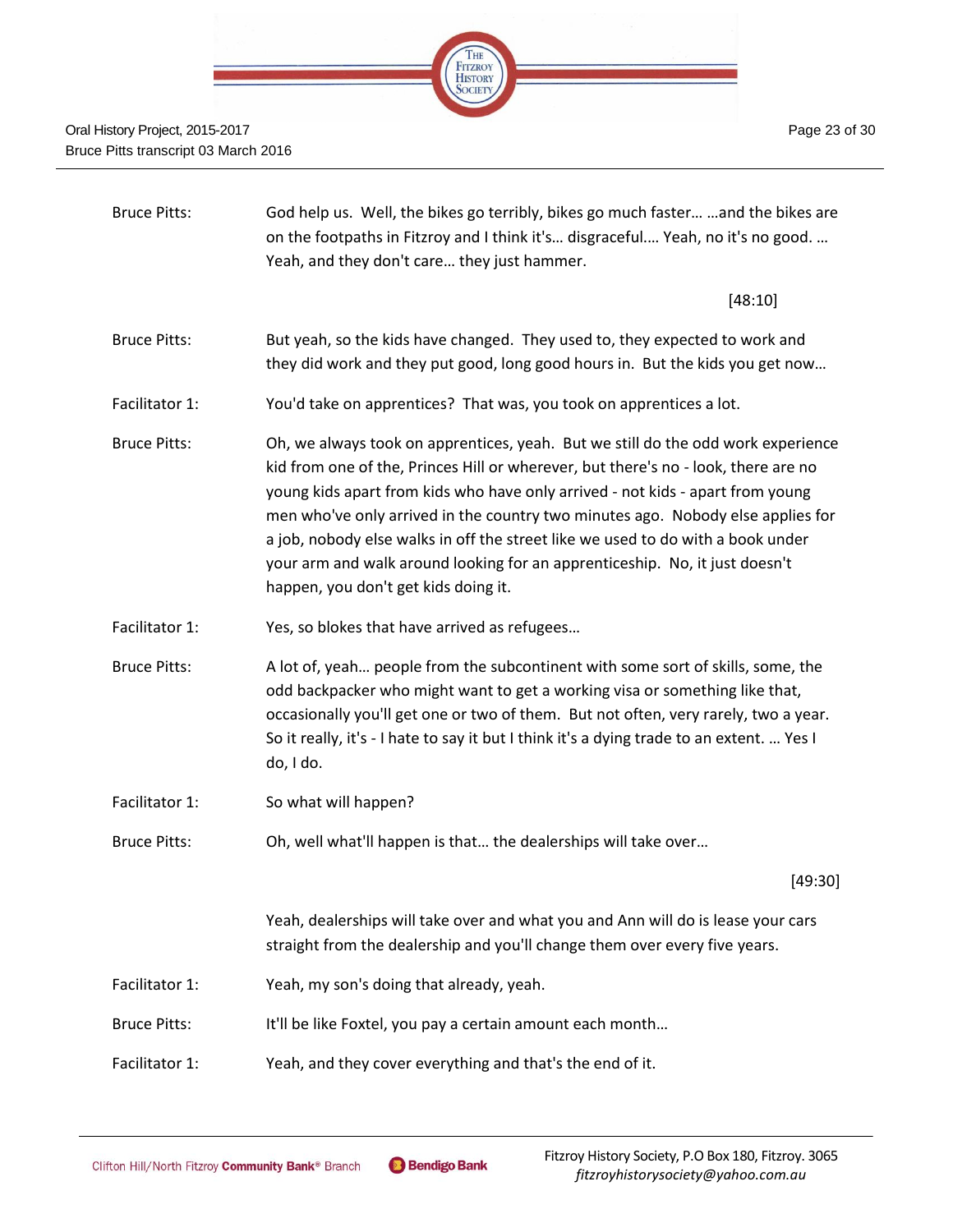

| <b>Bruce Pitts:</b> | That's the way it'll be done, yeah It is, yeah, it is a shame. But I guess out in<br>suburbia I guess there's a bigger pool of talent, but parents expect so much of<br>their children now and we're not perceived as being a way to wealth<br>andfortune, so                                                                                    |
|---------------------|--------------------------------------------------------------------------------------------------------------------------------------------------------------------------------------------------------------------------------------------------------------------------------------------------------------------------------------------------|
| Facilitator 1:      | If they only knew the number of race horses you have tucked away in Queensland.                                                                                                                                                                                                                                                                  |
| <b>Bruce Pitts:</b> | Shh. Yes, well. Yeah it's a                                                                                                                                                                                                                                                                                                                      |
| Facilitator 1:      | Oh, now just before we finish - we don't need to finish, but I'm sure you need to -<br>you, when I first talked to you about this you were also talking about people you<br>spotted in the street like [Tim Burstall's] girlfriend and all that sort of stuff.                                                                                   |
| <b>Bruce Pitts:</b> | Oh yeah, back in the                                                                                                                                                                                                                                                                                                                             |
| Facilitator 1:      | Do you remember those bits of scandal.                                                                                                                                                                                                                                                                                                           |
| <b>Bruce Pitts:</b> | Back in the day Susannah York.  was around.                                                                                                                                                                                                                                                                                                      |
|                     | [50:37]                                                                                                                                                                                                                                                                                                                                          |
| <b>Bruce Pitts:</b> | Yeah goodness me, still gave me a flutter, the heart                                                                                                                                                                                                                                                                                             |
| Facilitator 2:      | That was a long time ago, isn't it?                                                                                                                                                                                                                                                                                                              |
| Facilitator 1:      | Yes, so other kind of people who were floating around Fitzroy then.                                                                                                                                                                                                                                                                              |
| <b>Bruce Pitts:</b> | Oh look there's always somebody, even famous                                                                                                                                                                                                                                                                                                     |
| Facilitator 1:      | Muhammad Ali - we heard about the other day on one of the interviews someone<br>did - was here visiting the black community in Gertrude Street                                                                                                                                                                                                   |
| <b>Bruce Pitts:</b> | Really? Okay.                                                                                                                                                                                                                                                                                                                                    |
| Facilitator 1:      | because he'd heard there was a black community in Gertrude Street. So in the<br>'80s he arrived here and went to see them.                                                                                                                                                                                                                       |
| <b>Bruce Pitts:</b> | Well well.                                                                                                                                                                                                                                                                                                                                       |
| <b>Bruce Pitts:</b> | Sometimes they can be spirited away, and I saw a woman the other day walking<br>up Johnson Street and I, if it wasn't Serena Williams I thought I'd [unclear], but I'm<br>sure of it, I'm probably sure it was. But I mean we've had all, we've had the rock<br>stars, we've had all the footballers, we've got the John Clarkes, we've got Mick |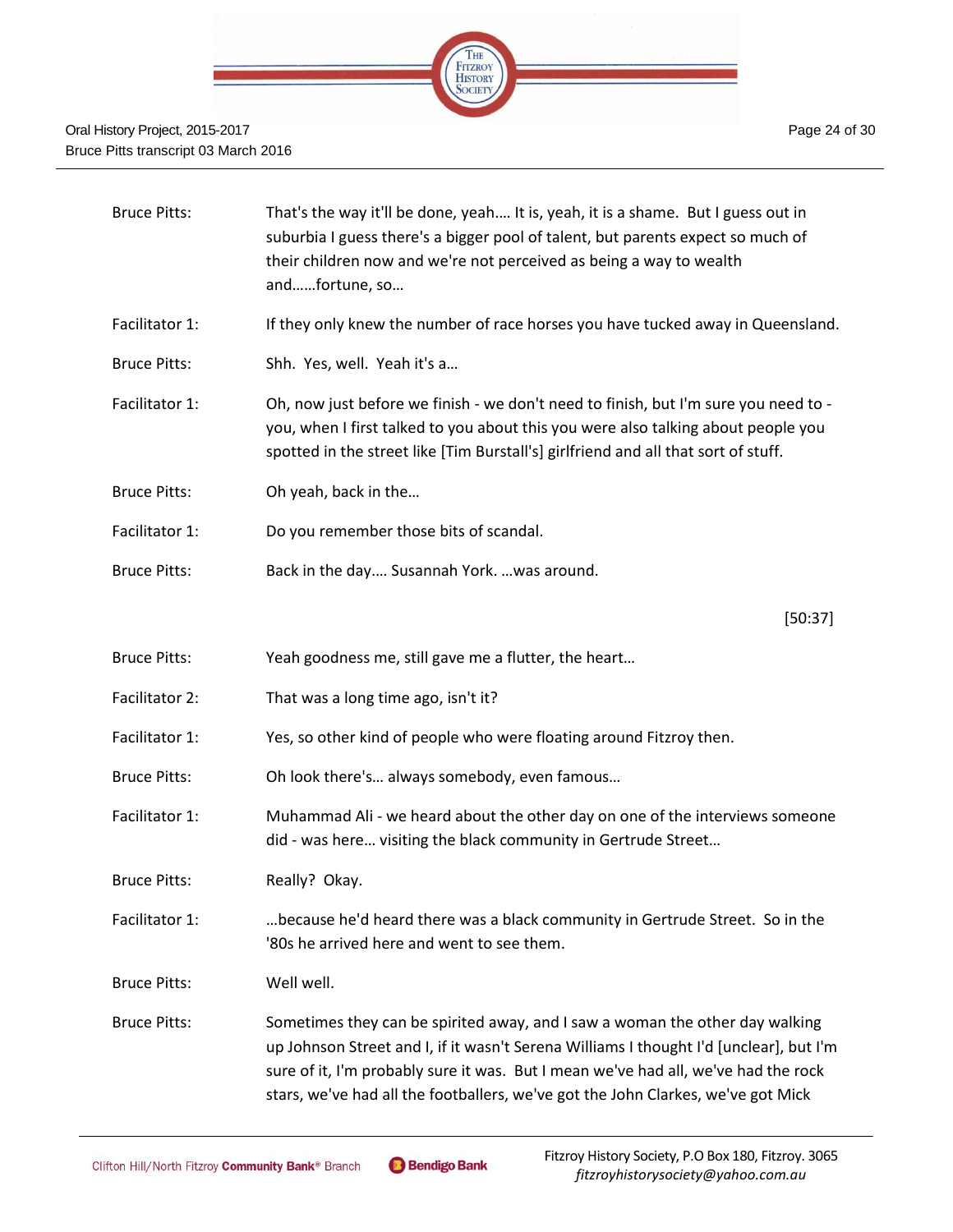

Page 25 of 30

Gatto, we've got all these people are backwards and forwards all the time. It's great to…

[51:37]

Yeah, they're part of the community and it's great to be able to have a chat with them and…

- Facilitator 2: The [crims] have moved out, haven't they? … Yeah, well Mick Gatto.
- Bruce Pitts: Well, yeah. Well no… Look, the petty crims. … There's, oh I had a guy in the office, that guy in the office not long ago, that was an aggravated burglary.… there in Johnson Street and that was an aggravated burg, I don't know what's happened to him.
- Facilitator 1: What's an aggravated...
- Bruce Pitts: It's when they use a weapon....Oh, with menace?

[52:23]

Bruce Pitts: Oh right, well I was there so it was aggravated. So what's aggravated burglary with menaces then?

> Yeah, well he had a pair of… pliers or a weapon or something. So I don't know what's happened to him, he's probably, they probably took him around the corner and let him out, took a while to get there. But those sort of things, yeah that goes part and parcel. Say, petty theft and all that sort of thing, that's always going to happen.

- Facilitator 2: So what about the police, is there anything the police have changed?
- Bruce Pitts: Yes, absolutely. The police have changed a heck of a lot. Police, police parking, parking inspectors and officers have changed dramatically, I would think.
- Facilitator 1: Because it's now a revenue raising element of everything, that's generally part of...

Bruce Pitts: Yeah, well that didn't exist before, although it certainly did in the parking area. I mean I would, I might be a little bit out but I'd take a guess and say that I reckon 60 to 75 per cent of the parking revenue in Fitzroy in the inner city never got to see the coffers of the appropriate councils back in the day.

[53:34]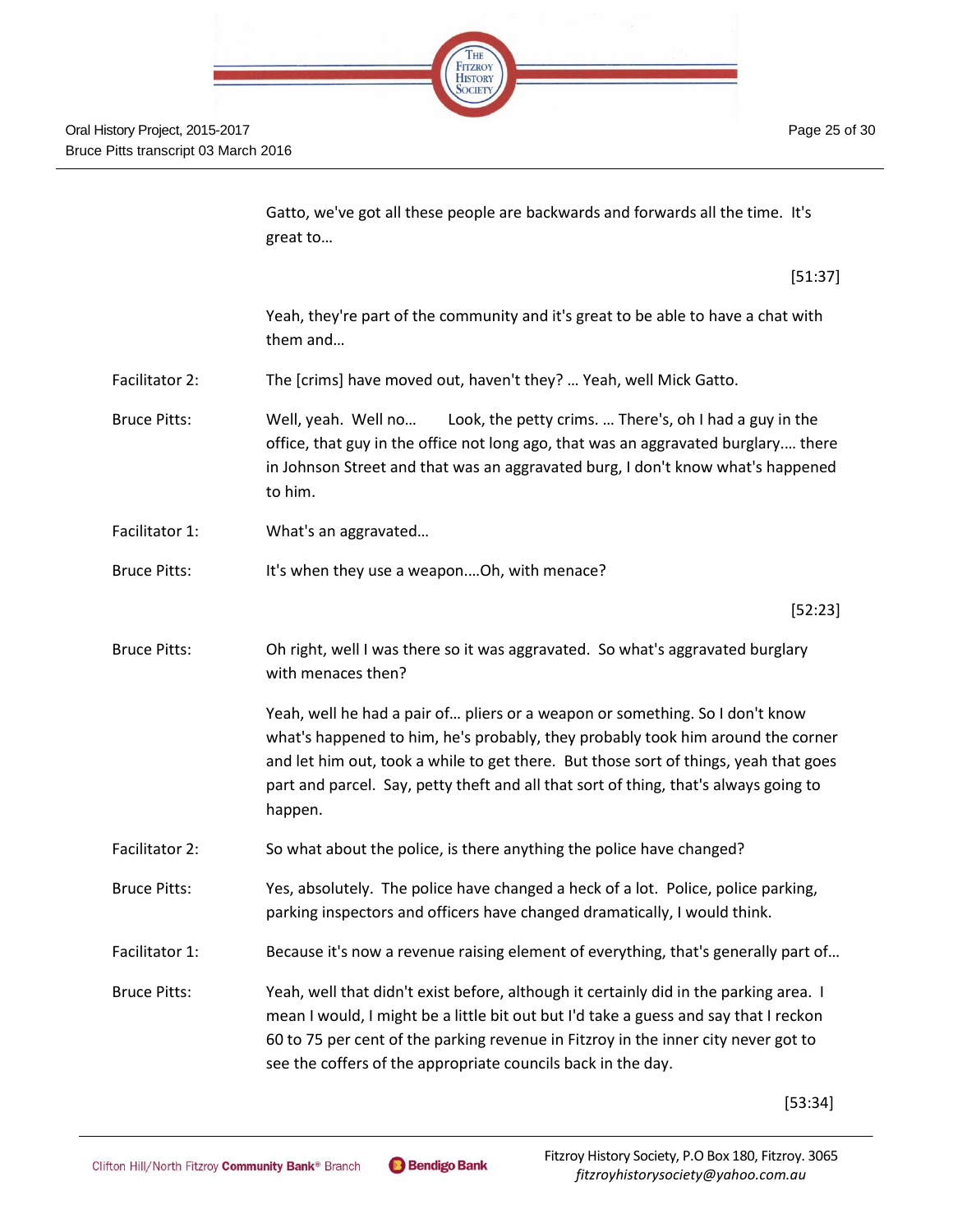

| Facilitator 1:      | So how did the money change hands?                                                                                                                                                                                                                                                                                                                                                                                                                                                                                                                                                                                                                                                                                                                                                                                                                    |  |
|---------------------|-------------------------------------------------------------------------------------------------------------------------------------------------------------------------------------------------------------------------------------------------------------------------------------------------------------------------------------------------------------------------------------------------------------------------------------------------------------------------------------------------------------------------------------------------------------------------------------------------------------------------------------------------------------------------------------------------------------------------------------------------------------------------------------------------------------------------------------------------------|--|
| <b>Bruce Pitts</b>  | Well they were in charge of, the guys were in charge of collecting it I'm talking<br>about parking meters and things like that.                                                                                                                                                                                                                                                                                                                                                                                                                                                                                                                                                                                                                                                                                                                       |  |
| Facilitator 1:      | You're talking about meters.                                                                                                                                                                                                                                                                                                                                                                                                                                                                                                                                                                                                                                                                                                                                                                                                                          |  |
| <b>Bruce Pitts:</b> | Yes, absolutely. Oh yes, that was, I'm sure a lot of that was spirited away and<br>well, I'm sure the record says that too. I mean if it's researched enough it says<br>that. Oh yeah, but in saying that, back in the day you could, you knew who was in<br>charge of enforcement, local civic enforcement in Fitzroy wasand if you had an<br>issue you could give them a call. Now you wouldn't have a hope in Hades. The<br>coppers, yeah, we used to have an annual wind up at the Fitzroy Town, the lower<br>Fitzroy Town Hall every year with the local police.                                                                                                                                                                                                                                                                                 |  |
| Facilitator 1:      | So who was there, what sort of wind up was it?                                                                                                                                                                                                                                                                                                                                                                                                                                                                                                                                                                                                                                                                                                                                                                                                        |  |
| <b>Bruce Pitts:</b> | Oh, all the local businesses were there, all the, oh yes, all the local businesses, the<br>police. The guys would come around, they'd be in the Divvy wagon and they'd<br>come around and give you an invite and they'd be around at all the pubs and the<br>pubs would donate a barrel or two and we might give them a few bucks for                                                                                                                                                                                                                                                                                                                                                                                                                                                                                                                 |  |
| Facilitator 1:      | When was this, '70s? '80s?                                                                                                                                                                                                                                                                                                                                                                                                                                                                                                                                                                                                                                                                                                                                                                                                                            |  |
|                     | [54:49]                                                                                                                                                                                                                                                                                                                                                                                                                                                                                                                                                                                                                                                                                                                                                                                                                                               |  |
| <b>Bruce Pitts:</b> | Oh, right - I reckon it didn't stop until at least, at least the mid '90s.                                                                                                                                                                                                                                                                                                                                                                                                                                                                                                                                                                                                                                                                                                                                                                            |  |
| Facilitator 1:      | Wow, well they sure didn't                                                                                                                                                                                                                                                                                                                                                                                                                                                                                                                                                                                                                                                                                                                                                                                                                            |  |
| [Over speaking]     |                                                                                                                                                                                                                                                                                                                                                                                                                                                                                                                                                                                                                                                                                                                                                                                                                                                       |  |
| <b>Bruce Pitts:</b> | You knew all the, you knew half the police. Even though Fitzroy, a big station like<br>Fitzroy, and I think they had 65 or 75 guys and women, but not many women<br>in those days.<br>Even a big station like that. You knew half of them by sight<br>and you knew probably at least 20 per cent by name. Because they'd go and have<br>a beer in the local pub They'd have a day off on a Saturday and they'd come into<br>the pub and say oh, oh you're having a day off, what are you doing here? They're<br>oh, I brought my wife in, they'd bring their wife in. So we came in the other night<br>and we enjoyed ourselves so much we thought we'd come back. Oh, so where are<br>you guys going for dinner tonight? Because we used to meet at the puband<br>then on a Saturday night we'd meet at the pub, there'd probably be eight, 10 of us |  |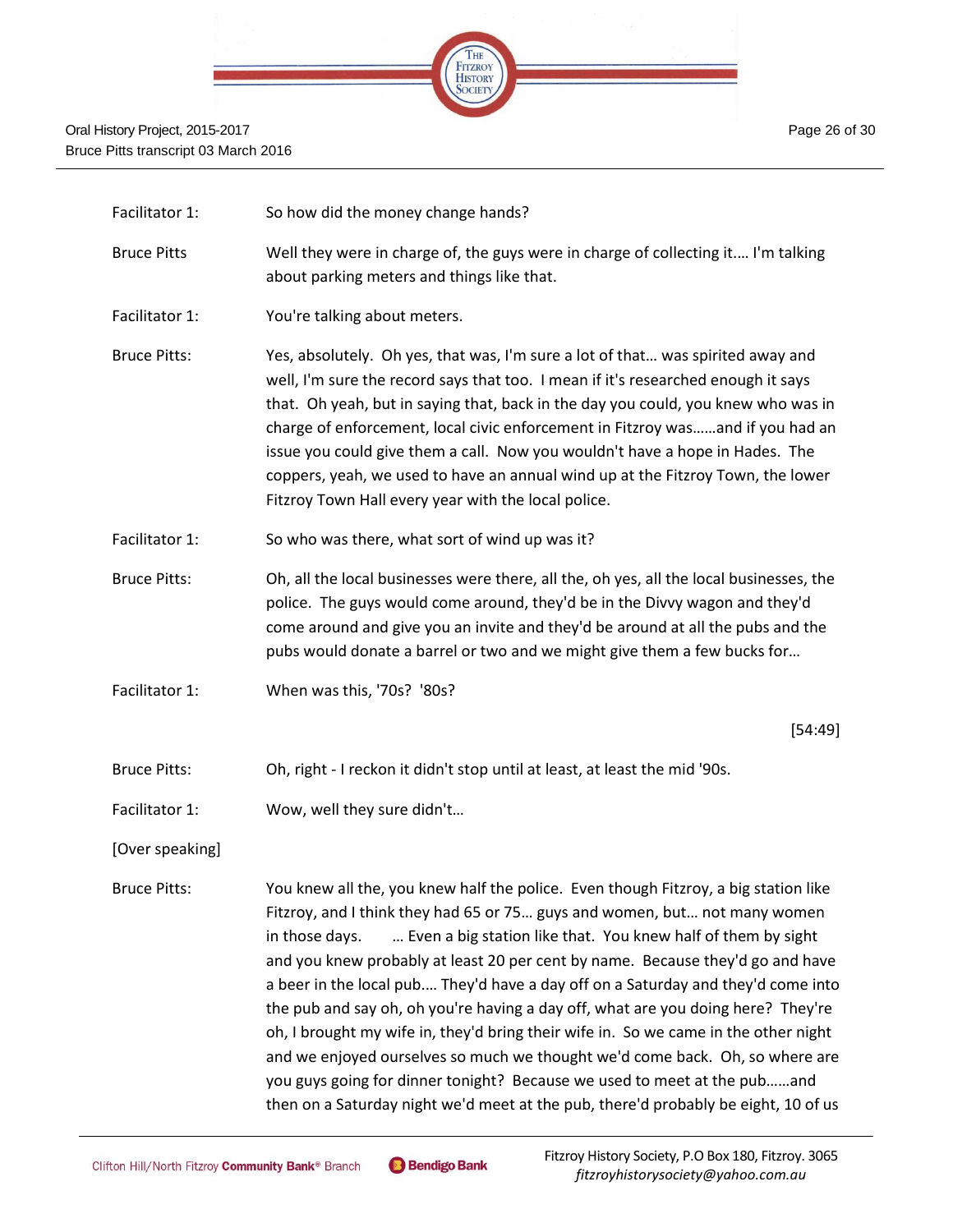

|                     | and we'd decide where to go for a feed. It might be over here at Belinda's in<br>Johnson Street, it might be at the Indian doctor's in Smith Street. Remember him?                                                                                                                    |
|---------------------|---------------------------------------------------------------------------------------------------------------------------------------------------------------------------------------------------------------------------------------------------------------------------------------|
| Facilitator 1:      | Yes, I do, yeah.                                                                                                                                                                                                                                                                      |
|                     | [56:00]                                                                                                                                                                                                                                                                               |
| <b>Bruce Pitts:</b> | His daughter, his daughter ended up with Everest in Station Street in Fairfield. But<br>the doctor, I used to, he was a great host. We had some                                                                                                                                       |
| Facilitator 1:      | Yeah, he was fantastic.                                                                                                                                                                                                                                                               |
| <b>Bruce Pitts:</b> | terrific nights He was on this, this western side of Smith Street. Probably<br>about halfway up, you reckon?                                                                                                                                                                          |
| Facilitator 1:      | Yes, yeah. He was fantastic, it was a fantastic place.                                                                                                                                                                                                                                |
| <b>Bruce Pitts:</b> | Yeah, can't remember what the name of the place was, but oh gee, there were<br>some good places. What about Café Lisboa? Down on the corner of Westgarth<br><b>Street and Brunswick Street.</b>                                                                                       |
| Facilitator 2:      | I went there and he was [like] the Portuguese Consul.                                                                                                                                                                                                                                 |
| <b>Bruce Pitts:</b> | Yeah, Carlos [Salemos]. He had the dicky arm, but he was a lovely fellow.                                                                                                                                                                                                             |
| Facilitator 1:      | If you looked like you might be going away he would talk about going to Portugal,<br>going to Portugal.                                                                                                                                                                               |
| <b>Bruce Pitts:</b> | Oh, wonderful host, wonderful host, great guy and stood the test of time. He<br>stood the test of time, he doesn't look any, doesn't look a day older. I saw him<br>only recently, looks fantast-, always had an, oh always had a rotten Peugeot that<br>he used to drive.<br>[57:09] |
| Facilitator 2:      | So it's been a very rich place, hasn't it? That continues, don't you think? The<br>richness of Fitzroy continues even though you say it's not the same as the old<br>days. But it's pretty interesting.                                                                               |
| <b>Bruce Pitts:</b> | Yeah, yeah. No, oh, it was marvellous. Big plates of peri-peri prawns, you can't,<br>you haven't been able to get them anywhere else since you can't buy, you can't<br>get a decent peri-peri prawn in Melbourne anymore, since he shut down there. I<br>used to love going there.    |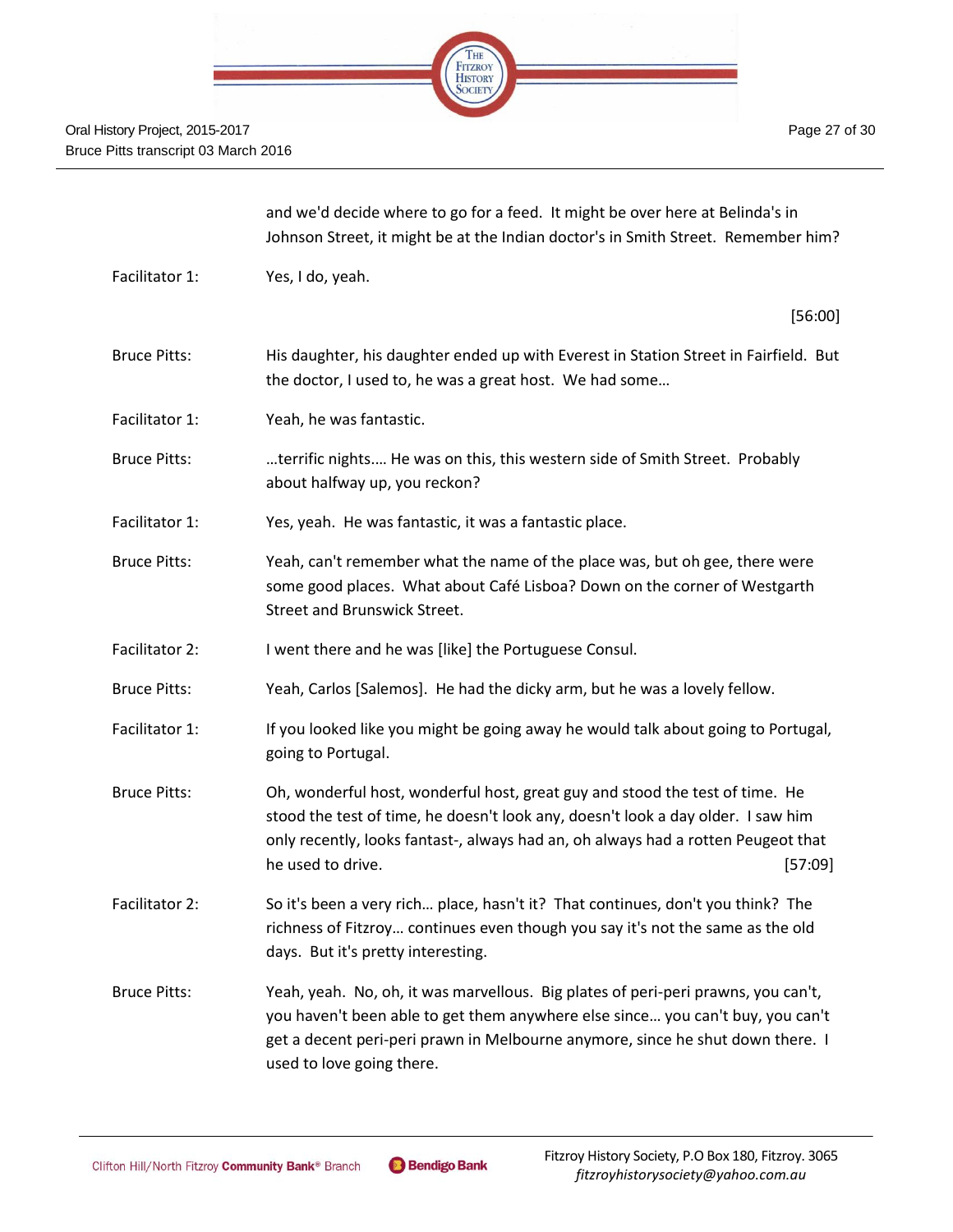

| Facilitator 2:      | Yes and that's sad, isn't it? The way that vanished and what come, nothing<br>came, it crumbled, the whole thing, there was nothing of any memorable nature<br>that comes after him. He stopped, and what's there now?                                                                                                     |
|---------------------|----------------------------------------------------------------------------------------------------------------------------------------------------------------------------------------------------------------------------------------------------------------------------------------------------------------------------|
| <b>Bruce Pitts:</b> | Yeah. Oh, some sort of retro bloody joint.                                                                                                                                                                                                                                                                                 |
| Facilitator 1:      | Tricked up food, mm.                                                                                                                                                                                                                                                                                                       |
| <b>Bruce Pitts:</b> | It's, but the rents have killed a lot of that entrepreneurial stuff. Everybody's going<br>to have a big bank roll now to really kick something off. There used to be banks<br>around the corner, for God sake, you'd have a choice. The Commonwealth Bank<br>was here on the, right opposite on the [block]                |
| Facilitator 1:      | Absolutely, we used to invite the bank, local bank manager to our parties                                                                                                                                                                                                                                                  |
| <b>Bruce Pitts:</b> | Of course.                                                                                                                                                                                                                                                                                                                 |
| Facilitator 1:      | and he'd come in his long socks and he'd have a wonderful time and we would<br>get our overdraft. I mean it was really, it was a - he, because he knew us and our<br>friends he would come to the publishing company down in Cecil Street and like us<br>and on we went. So, but that's all stopped, and                   |
| <b>Bruce Pitts:</b> | Well it was very much like that.  What about Neil, I can't                                                                                                                                                                                                                                                                 |
| Facilitator 1:      | his name was, Wilbur.                                                                                                                                                                                                                                                                                                      |
| <b>Bruce Pitts:</b> | Wilbur Clough.                                                                                                                                                                                                                                                                                                             |
| Facilitator 1:      | They don't make [bank managers called]                                                                                                                                                                                                                                                                                     |
| <b>Bruce Pitts:</b> | What bank was he?                                                                                                                                                                                                                                                                                                          |
| Facilitator 1:      | He was with the ANZ in Carlton but he'd trek over to Fitzroy and come to the<br>parties.                                                                                                                                                                                                                                   |
|                     | [59:00]                                                                                                                                                                                                                                                                                                                    |
| <b>Bruce Pitts:</b> | Well we used to bank with the CBC who were where the Red Onion is now on the<br>corner of Victoria and Brunswick Streets, the CBC who were taken over by the<br>NAB. But I can remember Neil, and I can't, sorry Neil I can't remember your<br>surname. I don't know whether he's still with us, because he was a he was a |

smoker.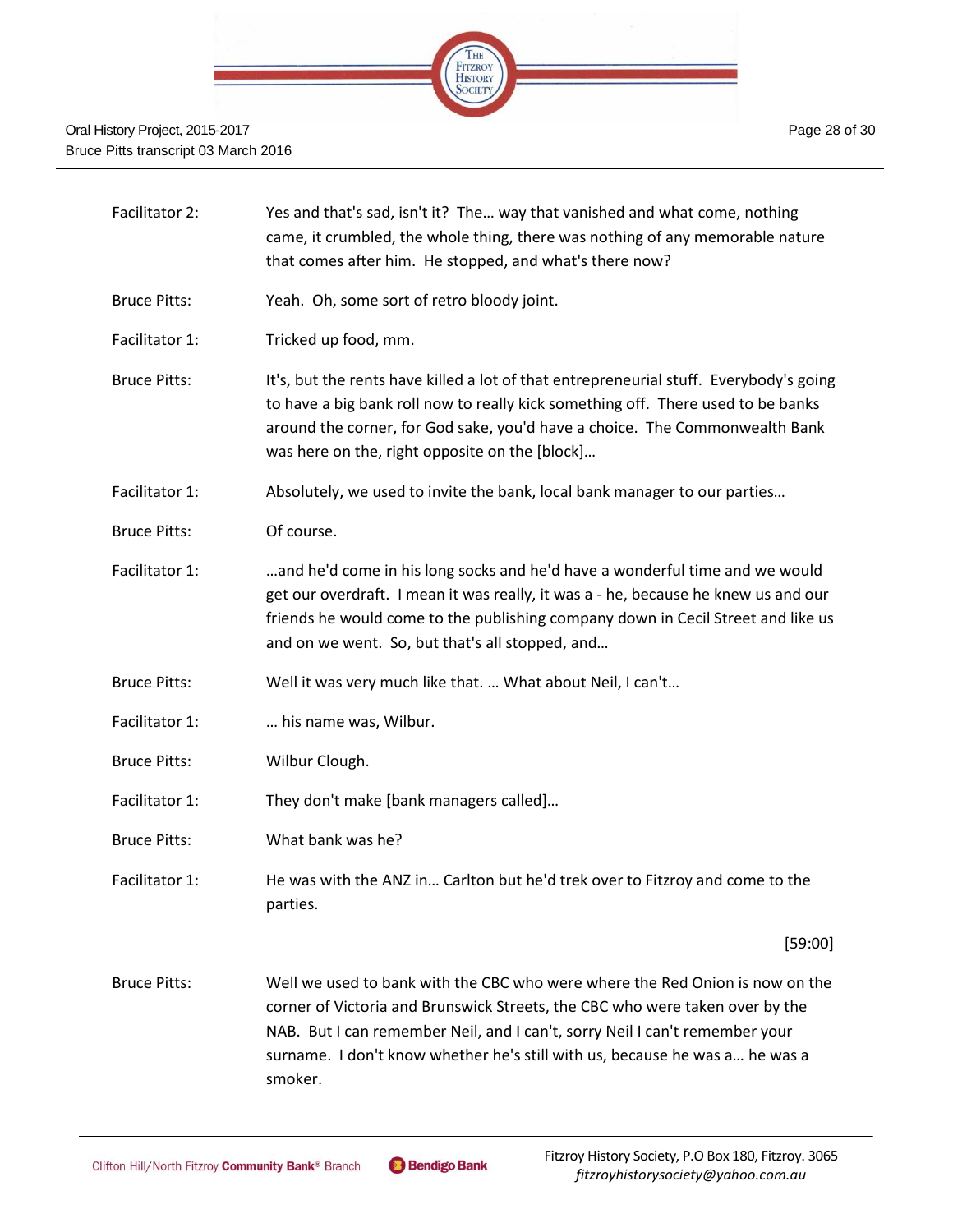

| Facilitator 1:      | But they trusted you, because                                                                                                                                                                                                                                                                                                              |  |
|---------------------|--------------------------------------------------------------------------------------------------------------------------------------------------------------------------------------------------------------------------------------------------------------------------------------------------------------------------------------------|--|
| <b>Bruce Pitts:</b> | You'd go into his office and of course he'd have a fag, so you'd all have a smoke,<br>everybody used to smoke                                                                                                                                                                                                                              |  |
| Facilitator 2:      | But it was extraordinary, I mean  our bank. They'd just let you run up debts, it<br>was extraordinary, they were very trusting.                                                                                                                                                                                                            |  |
| Facilitator 1:      | Because they knew you, they trusted you, they went to your parties.                                                                                                                                                                                                                                                                        |  |
| <b>Bruce Pitts:</b> | Yeah. Well they did. Well [John] [Unclear] said that too about early days and<br>grinders [Well] they need money because they wanted to keep us going, or<br>something. I don't know what it was, but it was                                                                                                                               |  |
| [Over speaking]     | [59:54]                                                                                                                                                                                                                                                                                                                                    |  |
| <b>Bruce Pitts:</b> | Oh, to justify their own existence too, if they had a few loans out and all that sort<br>of stuff. I mean that's what they were suppose-, that's what they did.                                                                                                                                                                            |  |
| Facilitator 1:      | That's what they were supposed to do, that's exactly it, yeah.                                                                                                                                                                                                                                                                             |  |
| <b>Bruce Pitts:</b> | That's what they did. Kids had bloody, kids had little passbooks and that sort of<br>thing and - I don't know whether a lot of, do you think there's more kids around<br>Fitzroy now than there was then?                                                                                                                                  |  |
| Facilitator 1:      | There are kids in prams that run people like me                                                                                                                                                                                                                                                                                            |  |
| <b>Bruce Pitts:</b> | Children? Lots of babies, yeah.                                                                                                                                                                                                                                                                                                            |  |
| Facilitator 2:      | But there's been a gap though, I think with kids.                                                                                                                                                                                                                                                                                          |  |
| <b>Bruce Pitts:</b> | Yes, there has been.                                                                                                                                                                                                                                                                                                                       |  |
| Facilitator 2:      | There was a fall off and then there was a boom.                                                                                                                                                                                                                                                                                            |  |
| <b>Bruce Pitts:</b> | I can remember we used to go to the Rochester Castle on the corner of                                                                                                                                                                                                                                                                      |  |
| Facilitator 2:      | Johnson Street, yeah.                                                                                                                                                                                                                                                                                                                      |  |
| <b>Bruce Pitts:</b> | George Street and we'd go there for lunch. That was in the day when you had<br>lunch. By God, I don't think I've had lunch for 25 years. But old Pat [Ficary] used<br>to run that, big Pat, and he'd be running it and his son in law would be behind the<br>bar, who's - anyway, you'd go down there and you'd have a spaghetti Bolognese |  |